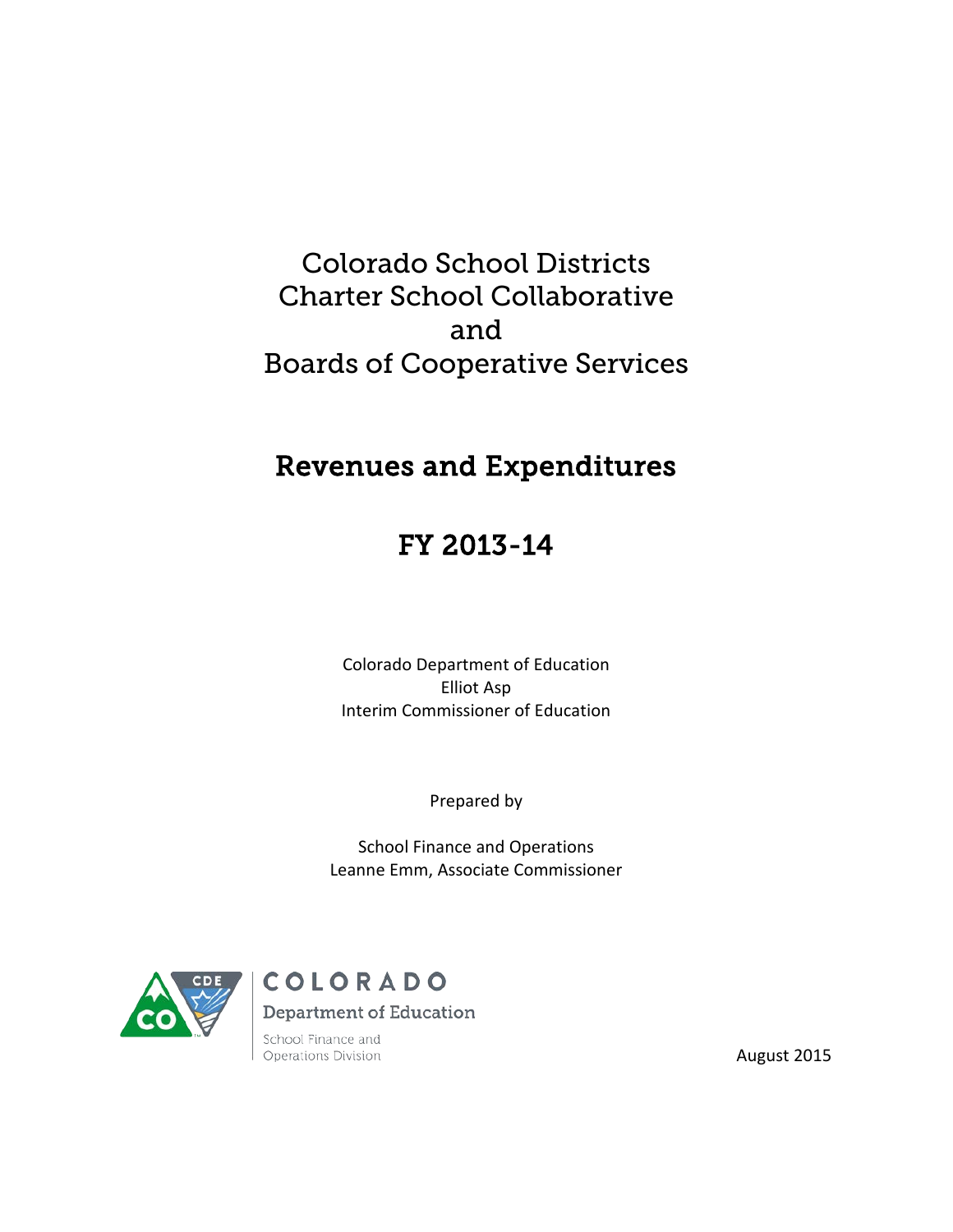This FY 2013-14 Revenues and Expenditures report is prepared to provide school districts, legislators, researchers, and the public with comparative financial data regarding Colorado public school districts, charter school collaborative and boards of cooperative services (BOCES).

# CDE Mission Statement

"To lead, to serve, and to promote quality education for all."

The Colorado Department of Education dedicates itself to increasing achievement levels for all students through comprehensive programs of education reform involving three interlocking elements:

- A. High Standards for what students must know and be able to do;
- B. Tough Assessments that honestly measure whether or not students meet standards and tell citizens the truth about how well our schools serve children;
- C. Rigorous Accountability Measures that tie the accreditation of school districts to high student achievement.

# **Colorado State Board of Education**

| Chairman      |  |
|---------------|--|
| Vice-Chairman |  |
|               |  |
|               |  |
|               |  |
|               |  |
|               |  |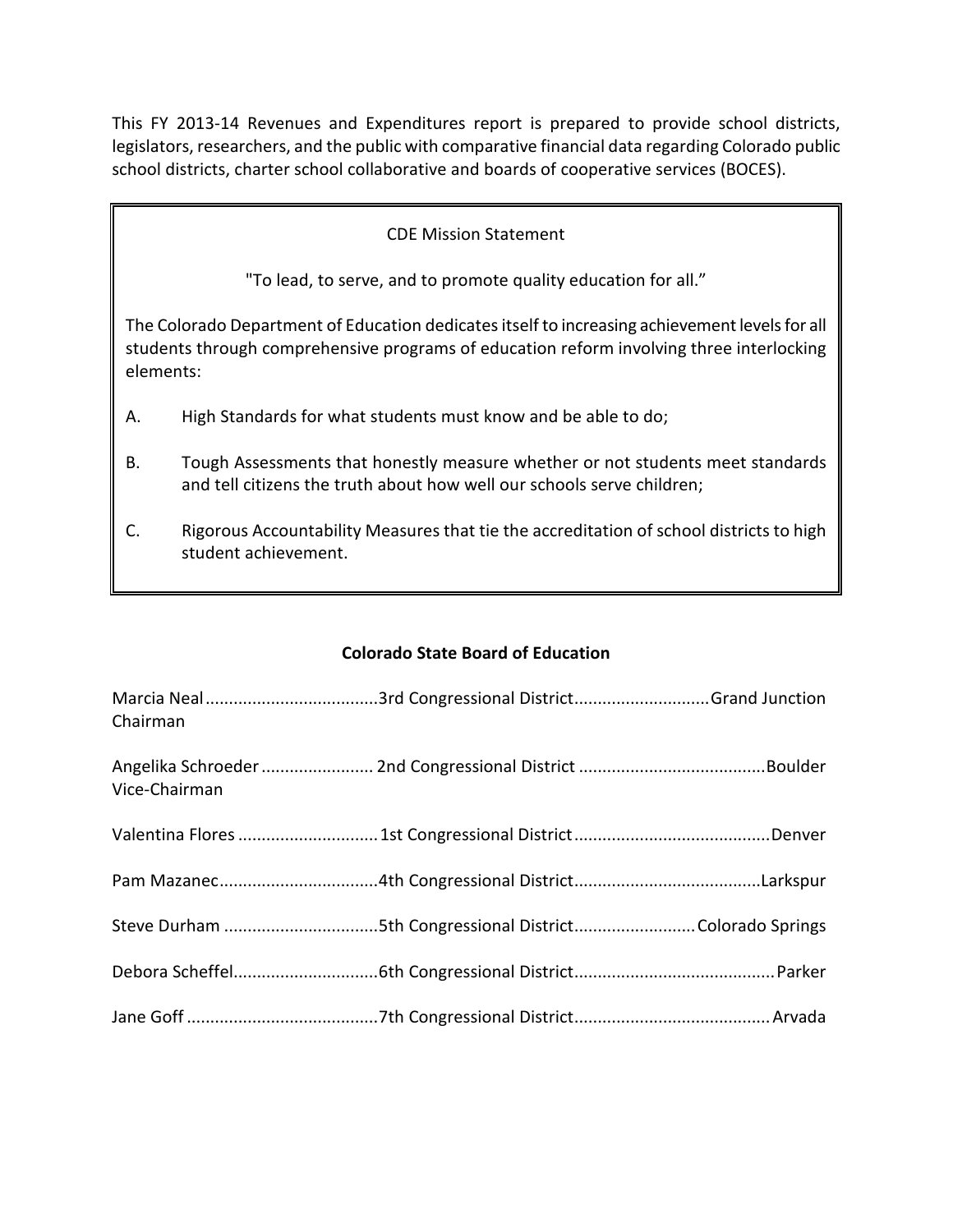# Revenues and Expenditures FY 2013-14

#### **General**

Financial information provided in this publication reflects activity from July 1, 2013, through June 30, 2014, and is based on audited reports furnished by school districts, charter school collaborative and boards of cooperative services (BOCES) pursuant to Section 29-1-603, Colorado Revised Statutes.

Each table is arranged alphabetically by county for school districts and by name for boards of cooperative services. Within each county, school districts are listed in legal number order. At the end of each table, subtotals for school districts and for boards of cooperative services and totals for the state are provided.

Generally, at least three lines of information related to each revenue or expenditure category are shown: a total dollar amount, a per-funded-pupil dollar amount, and a percentage of the total revenues or expenditures that each individual revenue or expenditure category represents.

#### **Fiscal Year 2013-14 Funded Pupil Count (FPC)**

For most school districts, funding is based on the number of pupils enrolled and in attendance on October 1, 2013. However, for districts with fluctuating enrollments, funding is based instead on the average of their October 1, 2013, pupil counts and up to four previous years' counts.

This funded pupil count is expressed as a full-time equivalency (FTE). That is, any part-time pupils are included as less than 1.0 FTE.

#### **Revenues**

Tables IA through IC illustrate total revenues classified by local, state, and federal funding sources.

Tables IIA and IIB illustrate revenues based on the various funds into which they are deposited.

#### **Expenditures**

Tables IIA and IIB illustrate expenditures based on the various funds from which they occur.

Table IIIA illustrates instructional expenditures as they are incurred at the various locations within a school district or BOCES (e.g., elementary school, high school).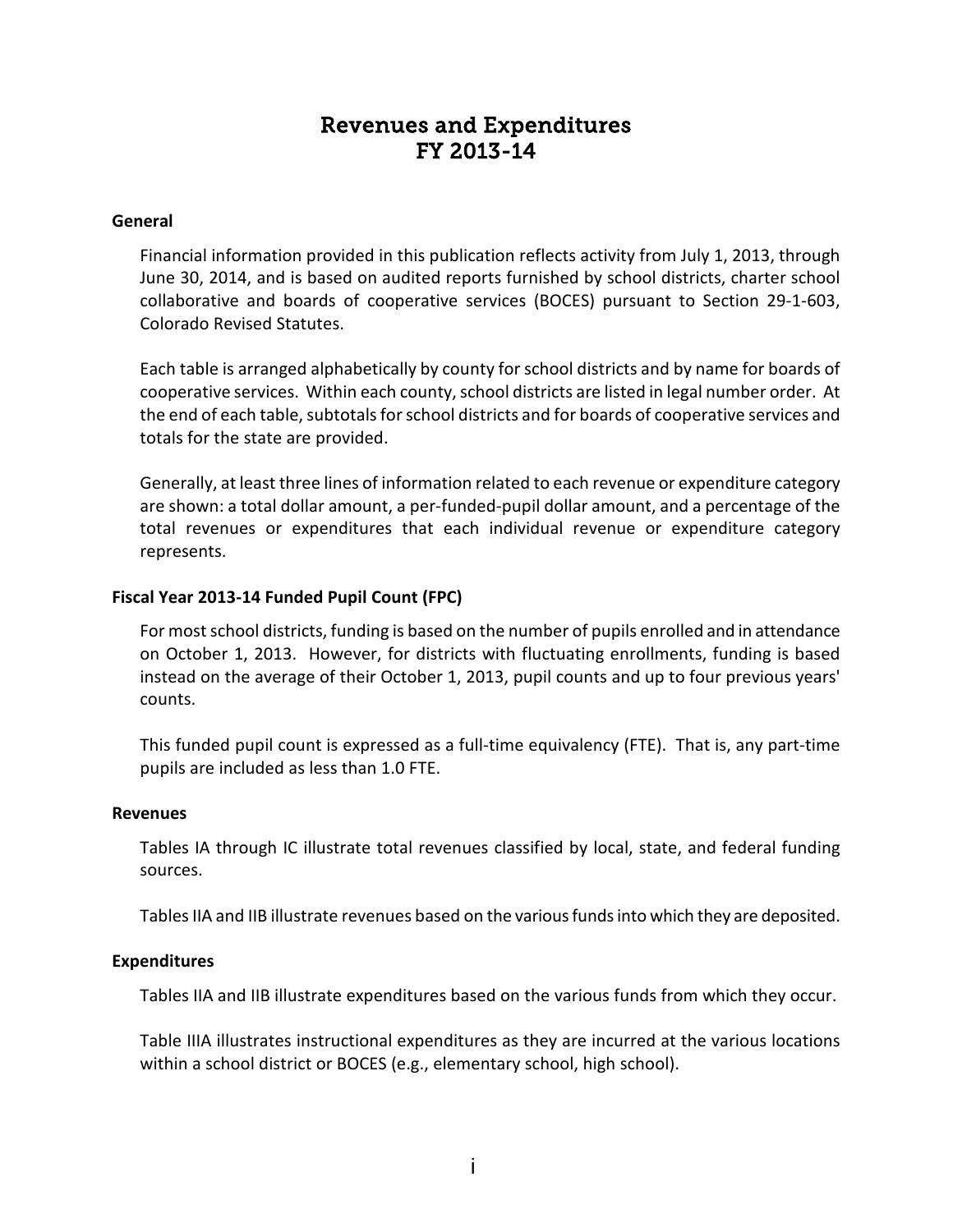Tables IIIB through IIID illustrate instructional expenditures by program/subject area (e.g., Art, English Language Arts, Mathematics, Music, Natural Science) as they are incurred at high school and vocational school locations within the district or BOCES.

Table IVA details instructional program expenditures by object: salaries, employee benefits, purchased services, supplies and materials, capital outlay, and other.

Table IVB summarizes "support program" expenditures such as pupil and instructional staff support, administration, operations and maintenance, pupil transportation, food service operations, and other support services.

Table IVC summarizes total expenditures classified by "instruction," "support services," "community services," and "other" services.

Table V focuses exclusively on employee salary and benefit costs incurred for a variety of job classifications.

# **Fund Balances**

Beginning and ending fund balances are not reflected in the revenue and expenditure amounts reported.

# **Duplicate Reporting**

The amounts shown in this report represent unduplicated revenues and expenditures where possible. To that end, any transfers among funds and any duplicated reporting of activities within internal service funds are not included unless otherwise noted.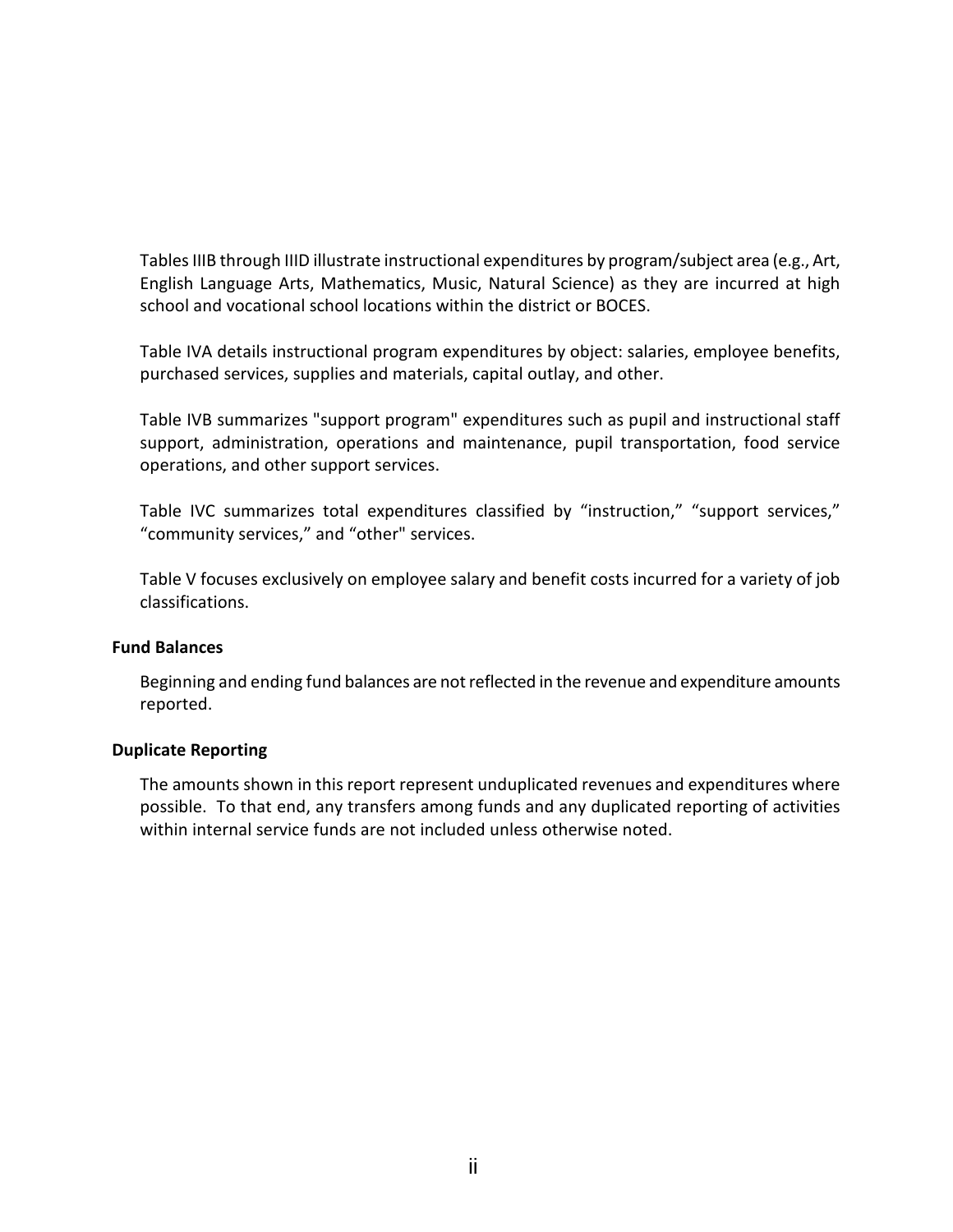# Comparison of Revenue and Other Sources Table IA

- Page 1: individual school district listings begin.
- Page 26: individual charter school collaborative / board of cooperative services listings begin.
- Page 30: school district subtotals, charter school collaborative / board of cooperative services subtotals, and state totals are reported.

This table illustrates revenues by source without regard to the individual funds in which these revenues are deposited. Broadly, revenues can be separated into local, state (see Table IB), and federal (see Table IC) sources.

# LOCAL SOURCES

# **Property Taxes**

Property tax revenues and any penalties and interest received on such delinquent taxes are reported here. This amount includes revenues resulting from the mill levy imposed by a school district pursuant to the Public School Finance Act of 1994 and from any other authorized mill levies including, but not limited to, those to retire outstanding bonded indebtedness.

# **Specific Ownership Taxes**

Vehicle ownership tax revenues received via the county are reported here. A portion of these revenues is considered part of the local funding share pursuant to the Public School Finance Act of 1994.

# **Other Local Revenue**

All remaining local revenues are reported here. These revenues include tuition; textbook, transportation, and other fees; earnings on investments; charges for services; and other sources of local revenues. This amount does not include proceeds from the sale of general obligation bonds (long-term debt), which instead are shown separately in Table IC.

# **Total Local Revenue**

The sum of all local sources of revenues is reported here.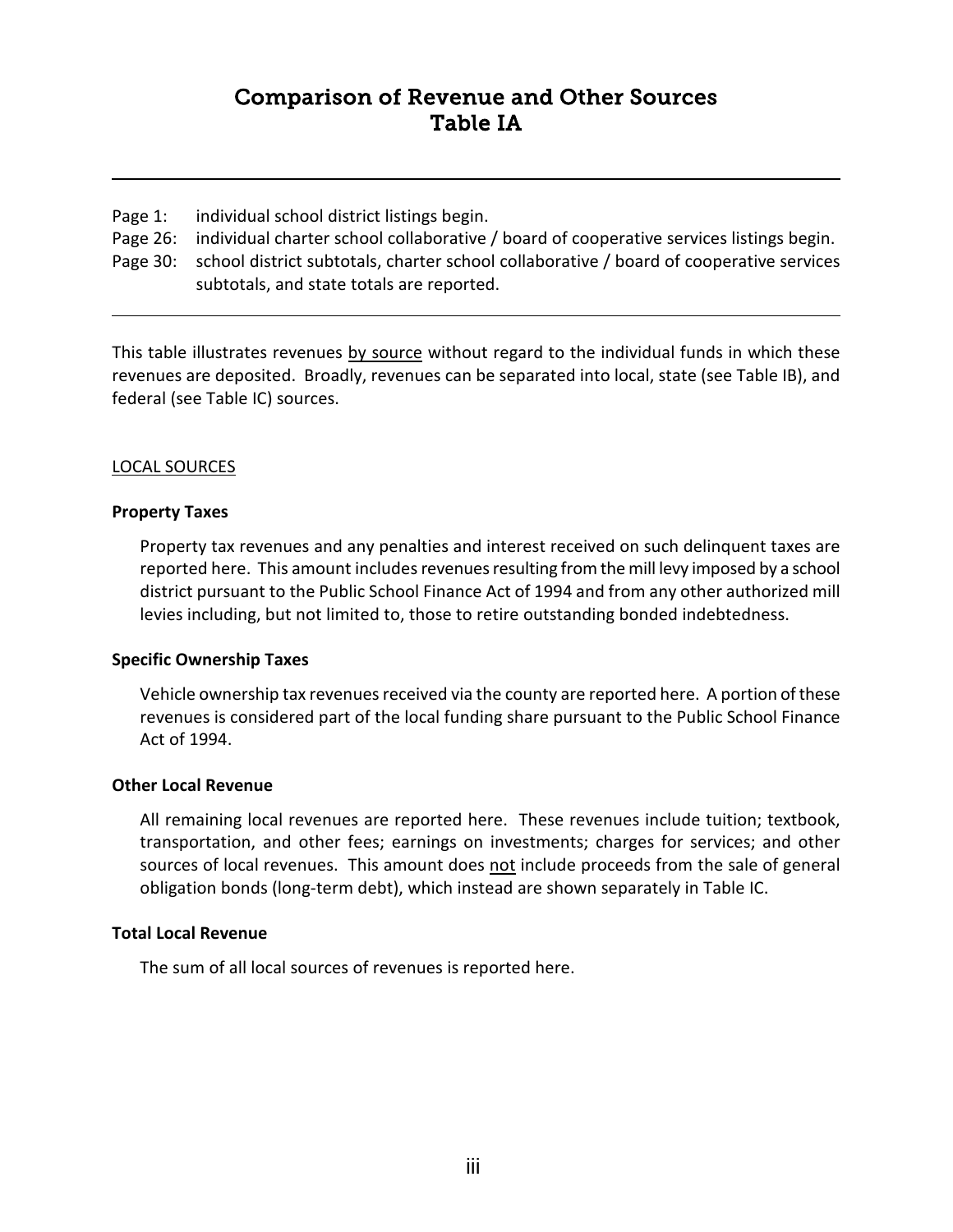# Comparison of Revenue and Other Sources Table IB

- Page 32: individual school district listings begin.
- Page 50: individual charter school collaborative / board of cooperative services listings begin.
- Page 52: school district subtotals, charter school collaborative / board of cooperative services subtotals, and state totals are reported.

This table illustrates revenues by source without regard to the individual funds in which these revenues are deposited. Broadly, revenues can be separated into local (see Table IA), state, and federal (see Table IC) sources.

# STATE SOURCES

# **State Share**

Revenues received for the state share funding portion of the total program calculated under the Public School Finance Act of 1994 are reported here. Included also are any adjustments resulting from Colorado Department of Education (CDE) audits of this program's funding.

# **State Vocational Ed**

Revenues received pursuant to the state reimbursement for vocational education expenses incurred are reported here. Included also are any adjustments resulting from Colorado Community College and Occupational Education System (CCCOES) audits of this program's funding.

# **State Special Education (E.C.E.A.)**

Revenues received pursuant to the state's Exceptional Children's Educational Act for funding of services to special education students are reported here. Included also are any adjustments resulting from Colorado Department of Education (CDE) audits of this program's funding.

# **State English Language Proficiency (E.L.P.A.)**

Revenues received pursuant to the state's English Language Proficiency Act for funding of services to students in need of English language development are reported here. Included also are any adjustments resulting from Colorado Department of Education (CDE) audits of this program's funding.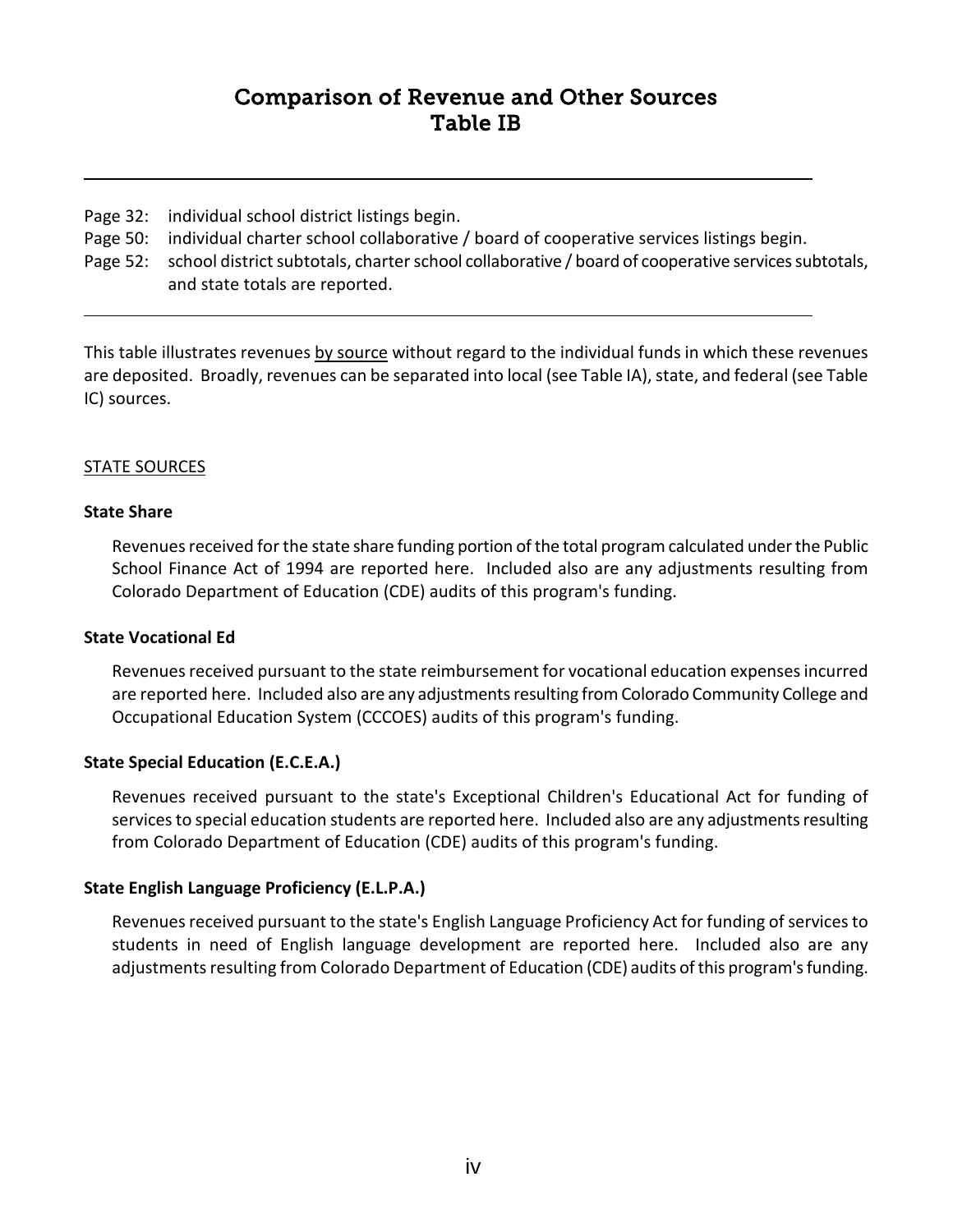# **State Gifted Talented (E.C.E.A.)**

Revenues received pursuant to the state's Exceptional Children's Educational Act for funding of services to gifted and talented students are reported here. Included also are any adjustments resulting from Colorado Department of Education (CDE) audits of this program's funding.

#### **State Transportation**

Revenues received pursuant to the state reimbursement for student transportation expenses incurred are reported here. Included also are any adjustments resulting from Colorado Department of Education (CDE) audits of this program's funding.

#### **Other State Revenue**

All remaining state revenues are reported here. These revenues include any state funding for services to suspended or expelled students, for comprehensive health education, for emergencies, etc.

#### **Total State Revenue**

The sum of all state sources of revenues is reported here.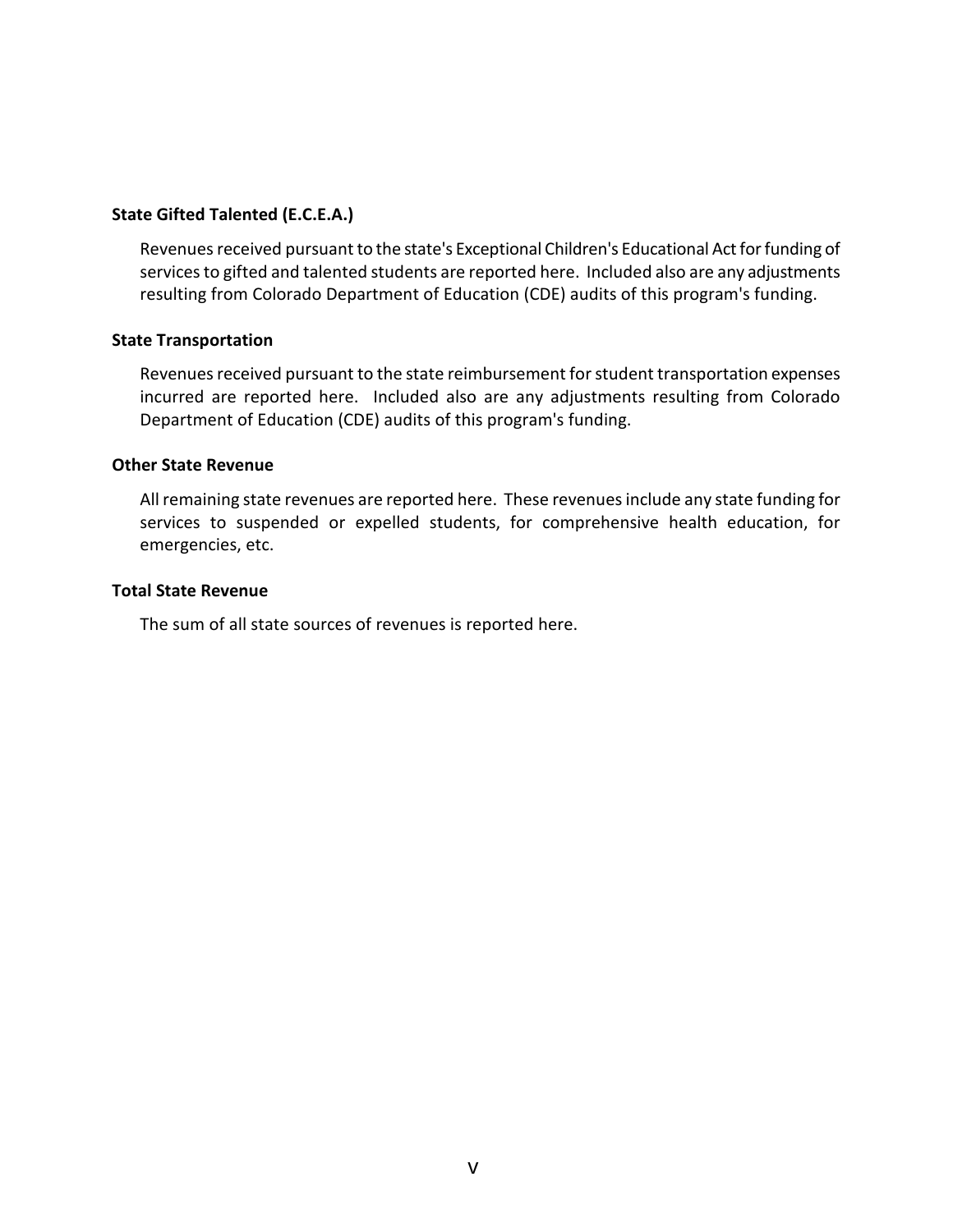# Comparison of Revenue and Other Sources Table IC

Page 54: individual school district listings begin.

Page 84: individual charter school collaborative / board of cooperative services listings begin.

Page 88: school district subtotals, charter school collaborative / board of cooperative services subtotals, and state totals are reported.

This table illustrates revenues by source without regard to the individual funds in which these revenues are deposited. Broadly, revenues can be separated into local (see Table IA), state (see Table IB), and federal sources.

#### FEDERAL SOURCES

#### **Federal Revenue**

The sum of all federal sources of revenues is reported here. These revenues include but are not limited to funds received for vocational education, education of children with disabilities, adult education, migrant children education, and nutrition and meal programs.

#### TOTAL REVENUE

#### **Total Revenue**

The sum of all local, state, and federal sources of revenues is reported here.

#### OTHER SOURCES

#### **Bond Sale Proceeds**

The sum of all proceeds from the sale of general obligation bonds (long-term debt) is reported here.

#### **Other Sources**

The sum of all remaining sources is reported here including, but not limited to, capital lease and certificates of participation financing proceeds.

# TOTAL REVENUE AND OTHER SOURCES

# **Total Revenue (and) Other Sources**

The sum of all revenues and other financing sources is reported here.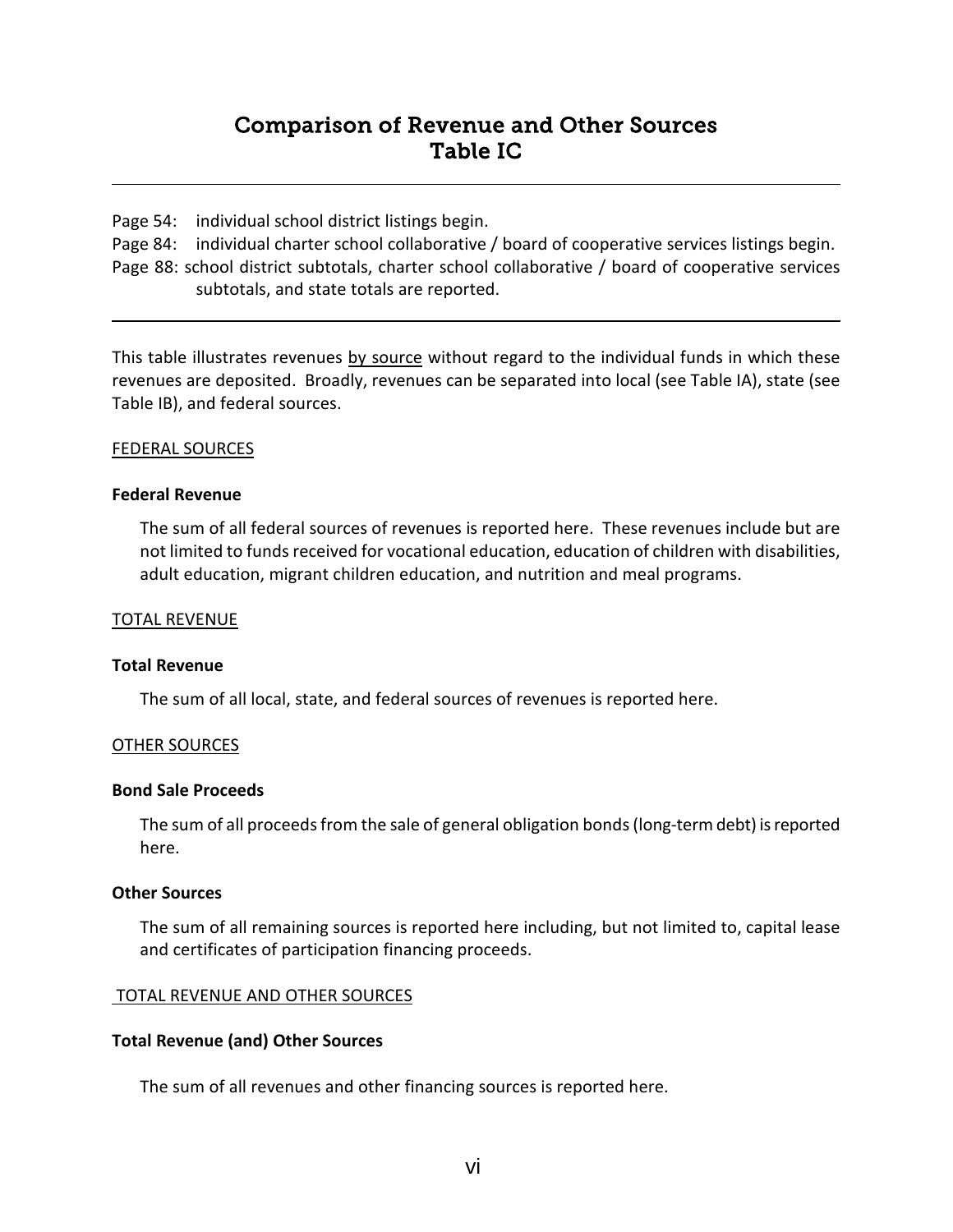# Comparison of Revenues and Expenditures for Selected Funds Table IIA

Page 90: individual school district listings begin.

Page 105: individual charter school collaborative / board of cooperative services listings begin. Page 107: school district subtotals, charter school collaborative / board of cooperative services subtotals, and state totals are reported.

This table presents the revenues and expenditures for various funds in which activity is recorded: the General, Pupil Activity, Food Service, Insurance Reserve, and Capital Reserve Funds. Information for remaining funds is reported on Table IIB (see page x).

# **General Fund**

This fund is required by Section 22-45-103(1)(a), CRS, and is used to finance and account for all ordinary operations of a district or board of cooperative services. Any lawful expenditure may be made from the General Fund.

Revenues -- sources primarily include property taxes, specific ownership taxes, and state funding pursuant to the Public School Finance Act of 1994; state moneys for transportation, English language proficiency, vocational education, and disabled children's education; and local sources of tuition, fee, and investment earnings income.

Expenditures -- moneys are expended for a variety of needs, including instruction, pupil and staff support, administration, operations and maintenance, transportation, food services, business services, community services, and other support services.

# **Pupil Activity**

These funds (either special revenue or trust/agency) are used to record financial transactions relating to school-sponsored intrascholastic and interscholastic events.

Revenues--sources primarily include fees charged for participation in school-sponsored clubs and activities, gate collections, fund raising sales, and any earnings on investments.

Expenditures -- moneys are expended in support of these clubs and activities.

# **Food Service**

This fund is required by State Board of Education Rule (1 CCR 301-11) and is used to record food services operations funded through the U.S. Department of Agriculture's food and nutrition programs.

Revenues -- sources primarily include federal reimbursements and commodities, food sales, and any earnings on investments.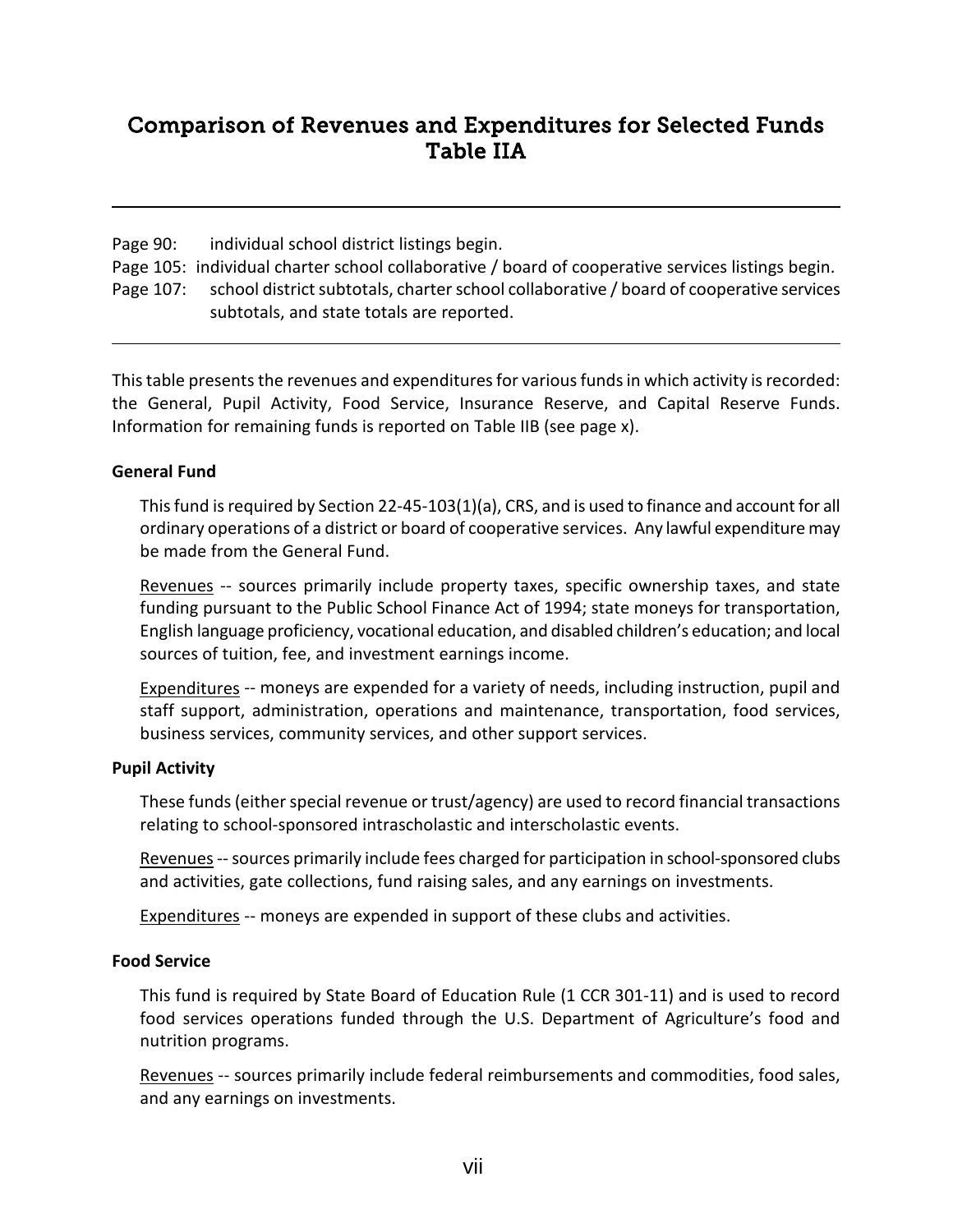Expenditures-- moneys are expended for salaries and benefits of personnel (employed in the food service operations) and operating and capital costs. The reported amount also includes any depreciation expense.

#### **Insurance Reserve**

These funds are used to record insurance-related activities.

Revenues -- sources primarily include the statutorily-required allocation of moneys received pursuant to the Public School Finance Act of 1994 and any earnings on investments.

Expenditures -- moneys are expended to pay for the loss of or damage to property; administrative expenses; loss control; workers' compensation; legal claims and judgements; and insurance premiums.

# **Capital Reserve**

These funds (either special revenue or capital project) are required by Section 22-45-103(1)(c), CRS, and are used for long-range capital needs.

Revenues -- sources primarily include the statutorily-required allocation of moneys received pursuant to the Public School Finance Act of 1994 and any earnings on investments.

Expenditures -- moneys are expended for land, buildings, improvements, vehicles and equipment, etc.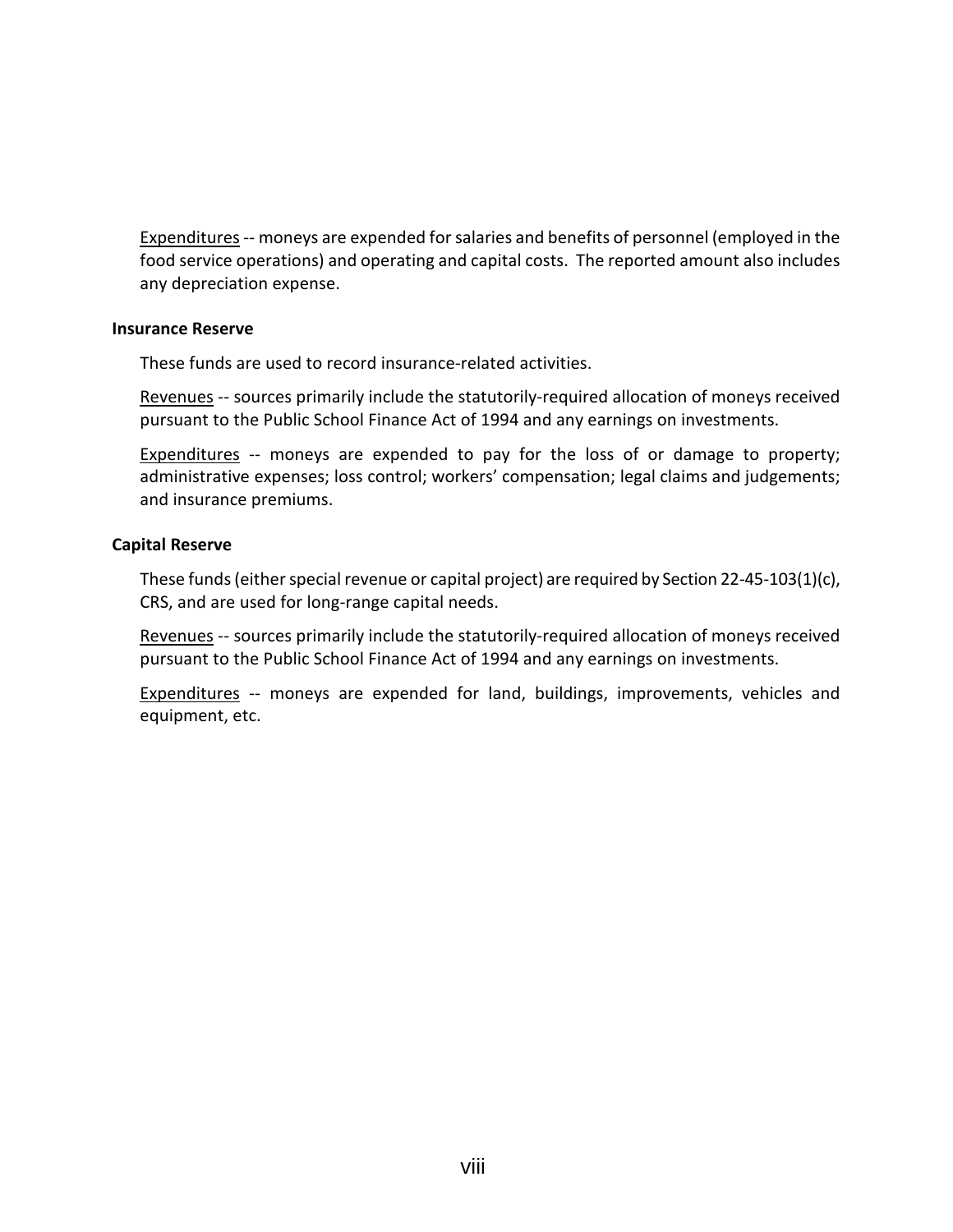# Comparison of Revenues and Expenditures for Selected Funds Table IIB

Page 109: individual school district listings begin.

Page 123: individual charter school collaborative / board of cooperative services listings begin.

Page 126: school district subtotals, charter school collaborative / board of cooperative services subtotals, and state totals are reported.

This table presents the revenues and expenditures for various funds in which activity is recorded: the Building, the Bond Redemption, and all other (enterprise, Governmental Designated Purpose Grant, internal service, special revenue, transportation, and trust and agency) Funds not reported elsewhere. Information for additional funds is reported on Table IIA (see page viii).

A total for all funds also is reported. Additionally, this table reports "current" expenditure amounts, which are designed to distinguish "operating" costs from "capital" costs.

# **Building**

These funds (building and special building and technology) are required by State Board of Education Rule (1 CCR 301-11) and by Section 22-45-103(1)(d), CRS. They are used to account for the sale of general obligation bonds (long-term debt) and the receipt of certain property tax revenues, and for the subsequent spending of these moneys as approved by a school district's voters.

Revenues -- sources primarily include the proceeds from approved bond sales, any revenues received from a specific special building and technology mill levy, and any earnings on investments.

Expenditures -- moneys are expended for approved capital projects.

# **Bond Redemption**

These debt service funds are required by Section 22-45-103(1)(b), CRS, to repay outstanding bonded indebtedness obligations.

Revenues -- sources primarily include property tax revenues resulting from the levy of a mill approved by school district voters; specific ownership tax revenues; and any earnings on investments.

Expenditures -- moneys are expended for principal and interest payments required on outstanding general obligation bonds (long-term debt) and other indebtedness.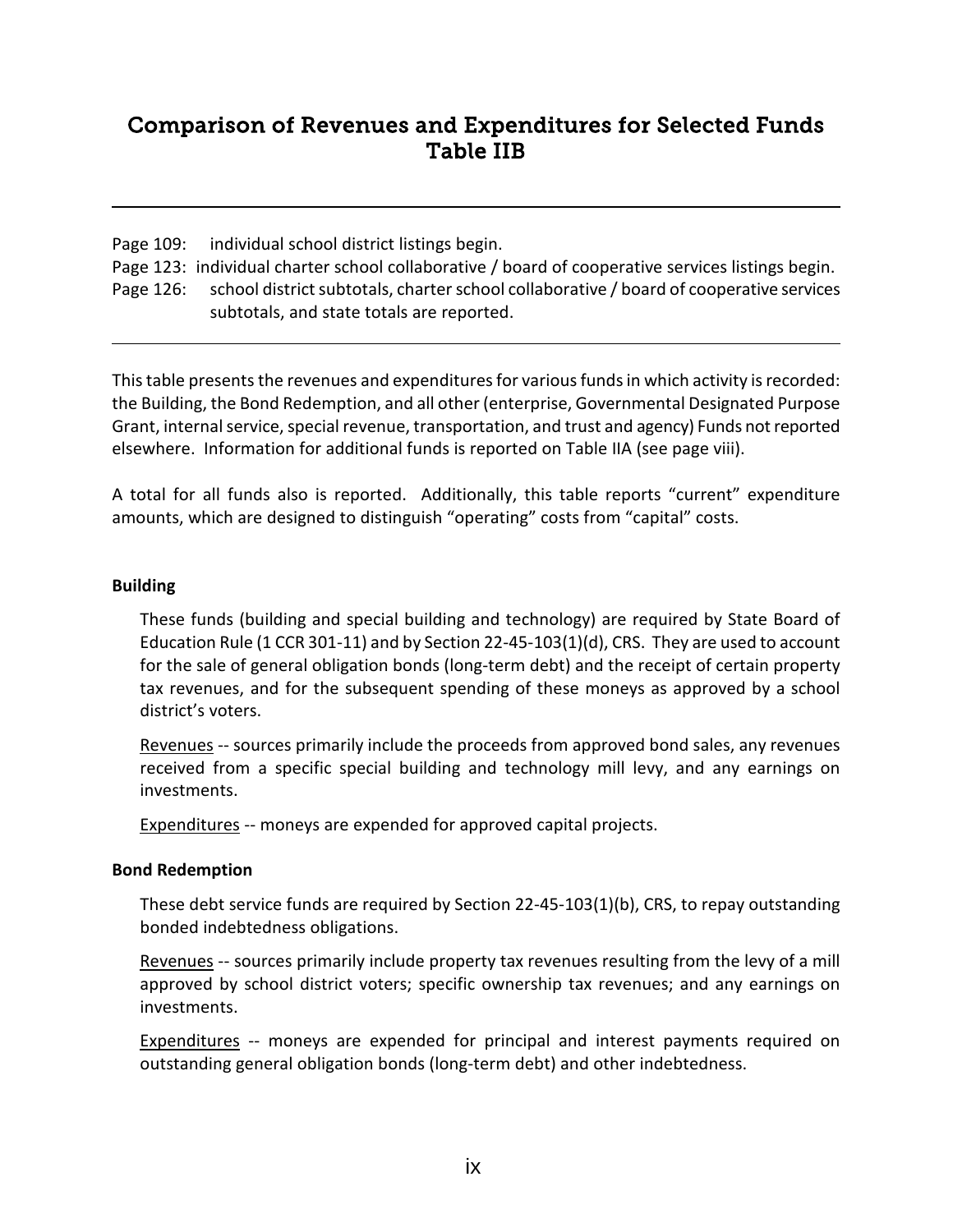### **Other**

Included in this category are the following funds not reported elsewhere; each has unique sources of revenues and objects of expenditures.

Enterprise Fund -- optional and used to account for activities financed and operated in a manner similar to private business enterprises.

Governmental Designated Purpose Grant Fund -- optional and used to separately track activities relating to individual local, state, or federal grants received.

Internal Service Fund -- optional and used to record goods or services provided by one department or agency within a district or board of cooperative services to other departments or agencies within the district or board of cooperative services on a cost-reimbursement basis.

Special Revenue Fund -- optional and used to account for specific revenue sources which legally are restricted to expenditure for specified purposes.

Transportation Fund -- required by Section 22-45-103(1)(f), CRS, and used to account for revenues generated by a separate mill levy authorized by Section 22-40-102(1.7), CRS, or by a fee authorized by Section 22-32-113(5), CRS, to supplement a district's transportation funding received from the state Public School Transportation Fund.

Trust and Agency Fund -- optional and used to account for activities of a district or board of cooperative services acting in a trustee capacity or as an agent for individuals, organizations, other governmental units, etc.

# **Total All Funds**

The sum of all revenues and expenditures for all funds is reported here.

#### **Current Expenditures**

These amounts are reported in an attempt to identify those costs which by nature are more "operational" than "capital."

With Transportation -- this amount represents total non-capital expenditures from all funds except the Capital Reserve, Building, Bond Redemption, and Special Building and Technology Funds.

Without Transportation -- in addition to those adjustments noted above, this amount reduces all pupil transportation activity expenses of all funds from the calculation.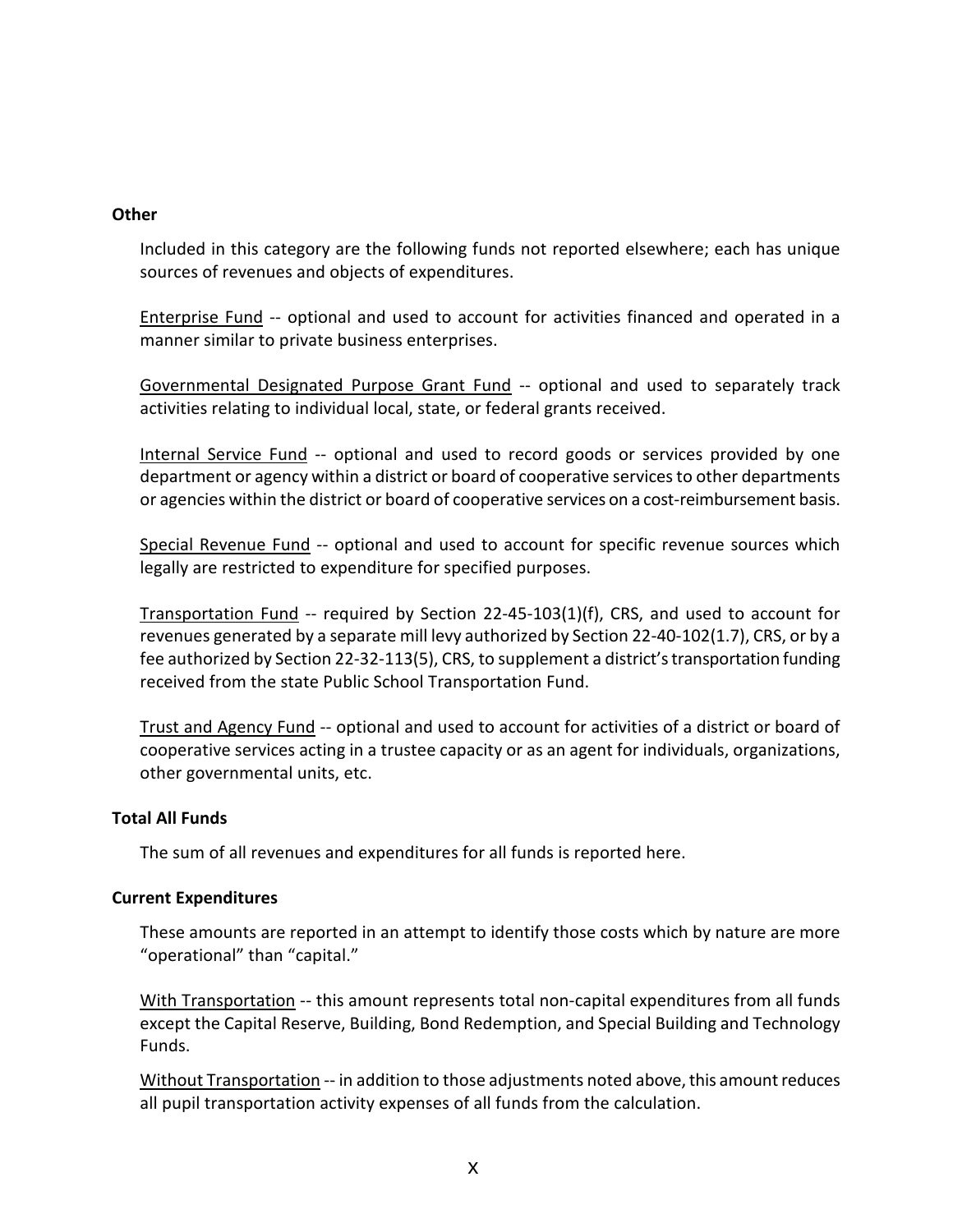# Comparison of Instructional Expenditures by Location Table IIIA

Page 128: individual school district listings begin.

Page 147: individual charter school collaborative / board of cooperative services listings begin.

Page 150: school district subtotals, charter school collaborative / board of cooperative services subtotals, and state totals are reported.

This table illustrates instructional expenditures as they are incurred at the various locations within a school district or BOCES (e.g., elementary school, high school). Costs incurred for such instructional programs are separated into "operating" and "capital" (equipment) costs, in addition to being shown as total amounts.

Instruction includes those activities dealing directly with the interactions between students and staff, including paraprofessionals (aides) or classroom assistants who assist teachers in the instructional process.

# **Elementary Schools**

Instructional expenditures incurred at schools (including charters) normally classified as elementary instruction and composed of any span of grade levels from pre-school through grade 8 are reported here.

# **Middle Schools**

Instructional expenditures incurred at schools (including charters) normally falling between elementary schools and high schools and usually consisting of some combination of grade levels between grades 5 and 9 are reported here.

# **Senior High Schools**

Instructional expenditures incurred at schools (including charters) serving grades normally following a middle (junior high) school and ending with grade 12 are reported here.

# **Vocational Technical Schools**

Instructional expenditures incurred at secondary schools (including charters) which are separately organized for the purposes of offering education and training in vocational and/or technical skills and occupations are reported here.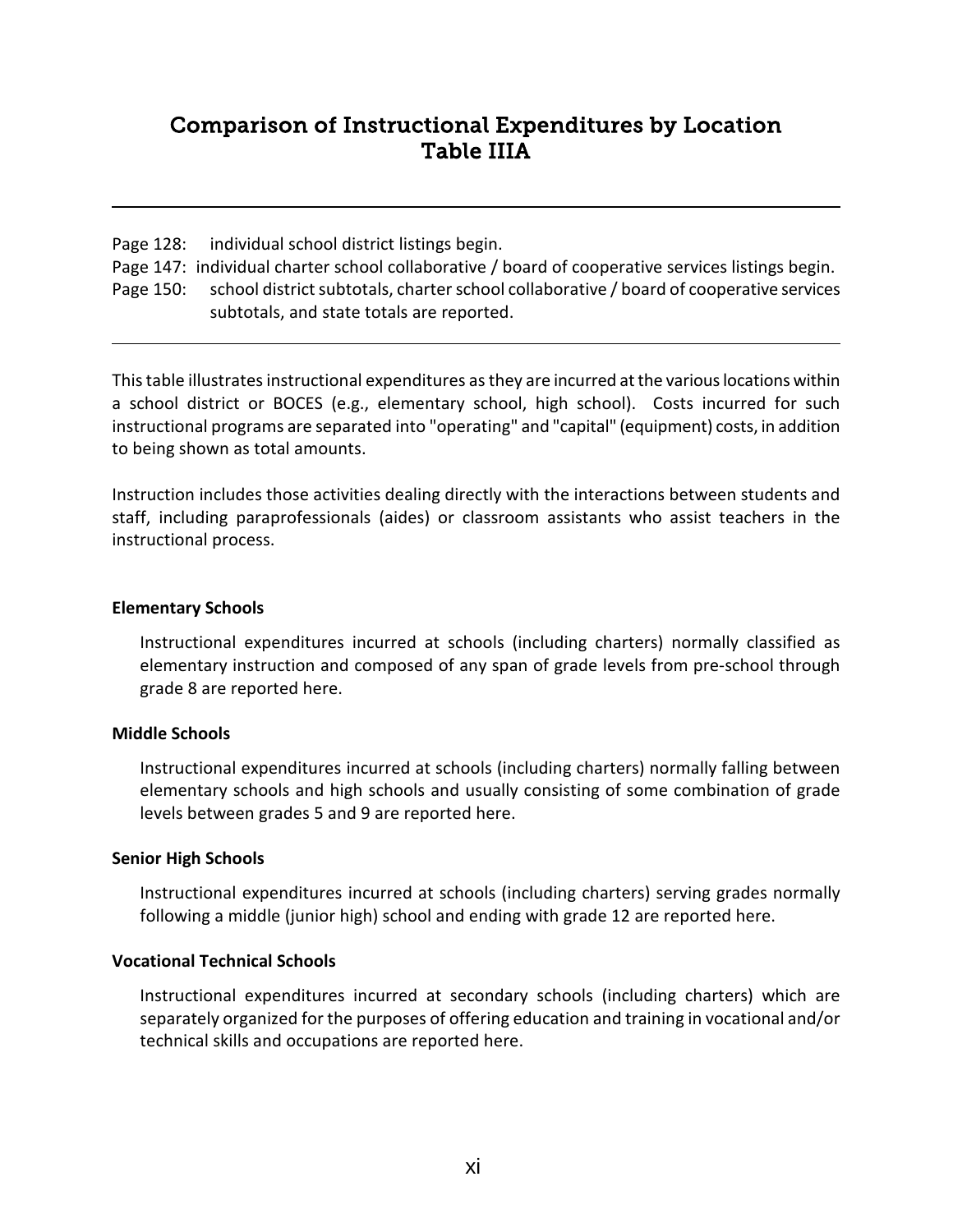#### **Online Schools**

Instructional expenditures incurred for the purposes of offering education through a virtual online setting are reported here.

### **Combination Schools**

Instructional expenditures incurred at schools (including charters) that house on a permanent basis more than one type of instructional organization (e.g., elementary school and middle school) are reported here.

#### **Centralized Services**

Instructional expenditures incurred in association with centralized delivery of services are reported here.

#### **Service Centers**

Instructional expenditures incurred in association with centralized operations for specific activities rather than for specific buildings or facilities are reported here.

#### **District-Wide Costs**

Instructional expenditures incurred which are not directly associated with specific district services and which are not related to the level of services provided are reported here.

#### **Other Operational Units**

Instructional expenditures incurred in relation to other locations, operational units, cost centers, or sites not categorized elsewhere are reported here.

#### **Total Instructional Expenditures**

The sum of all instructional expenditures is reported here.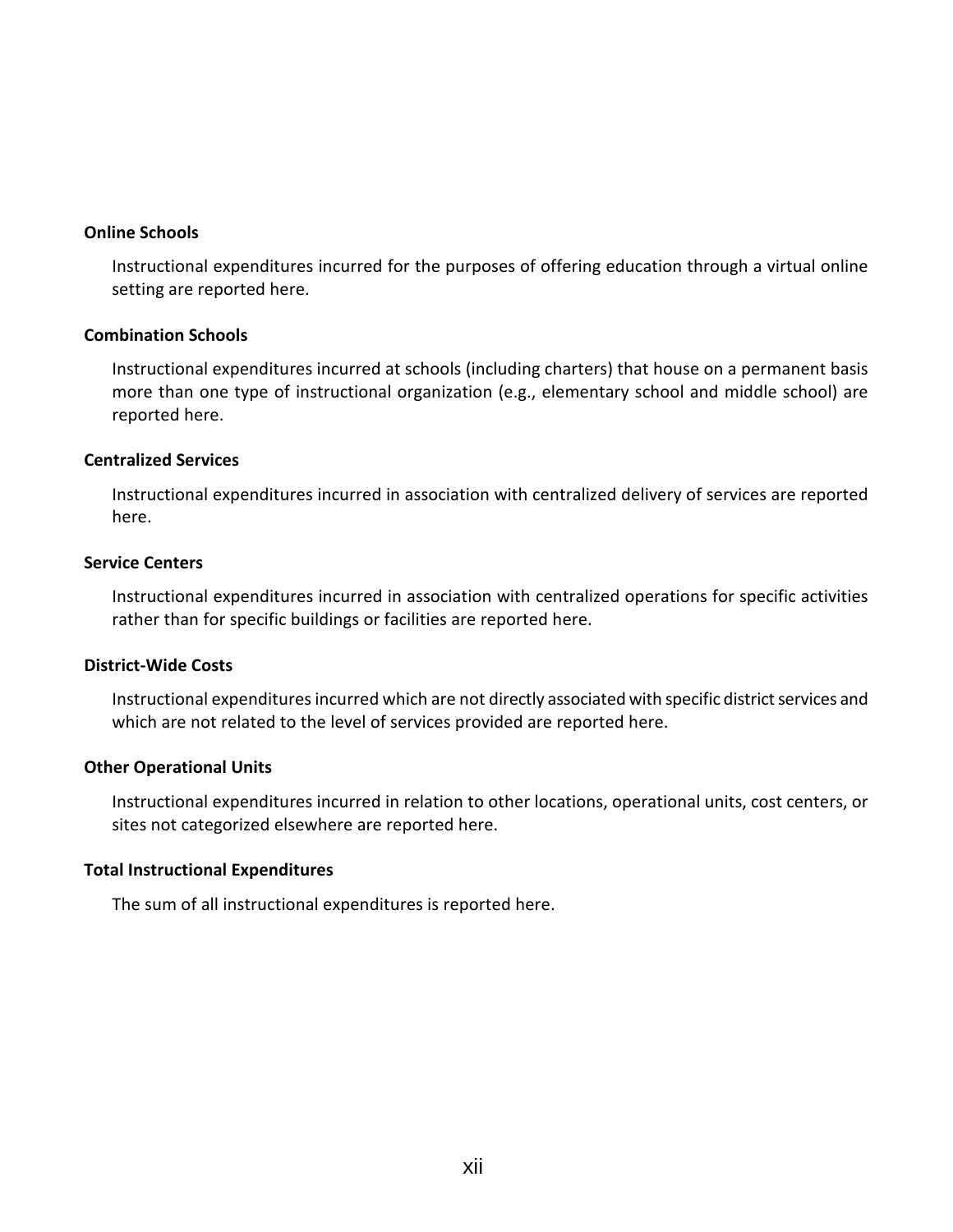# Comparison of Instructional Expenditures at High Schools and Vocational Excluding Combination Schools Table IIIB

Page 152: individual school district listings begin.

- Page 171: individual charter school collaborative / board of cooperative services listings begin.
- Page 174: school district subtotals, charter school collaborative / board of cooperative services subtotals, and state totals are reported.

This table illustrates instructional expenditures by program/subject area (e.g., Art, English Language Arts, Mathematics, Music, Natural Science) as they are incurred at high school and vocational school locations within the district or BOCES. Costs incurred for such instructional programs are separated into "operating" and "capital" (equipment) costs, in addition to being shown as total amounts. See also Tables IIIC and IIID.

Instruction includes those activities dealing directly with the interactions between students and staff, including paraprofessionals (aides) or classroom assistants who assist teachers in the instructional process.

# **General High School Education**

Instructional expenditures incurred for which no feasible way exists to allocate to specific subject areas are reported here.

# **General Post-Secondary Education**

Instructional expenditures incurred for K-12 students taking instructional course work at institutions of higher learning are reported here.

# **General Integrated Education**

Instructional expenditures incurred for students of multiple levels or for programs which combine multiple subject areas are reported here.

# **Gifted and Talented Education**

Instructional expenditures incurred for programs serving students who have been identified by professionally qualified personnel as being gifted and talented in areas such as academic subjects, fine arts, and vocational and technical areas are reported here.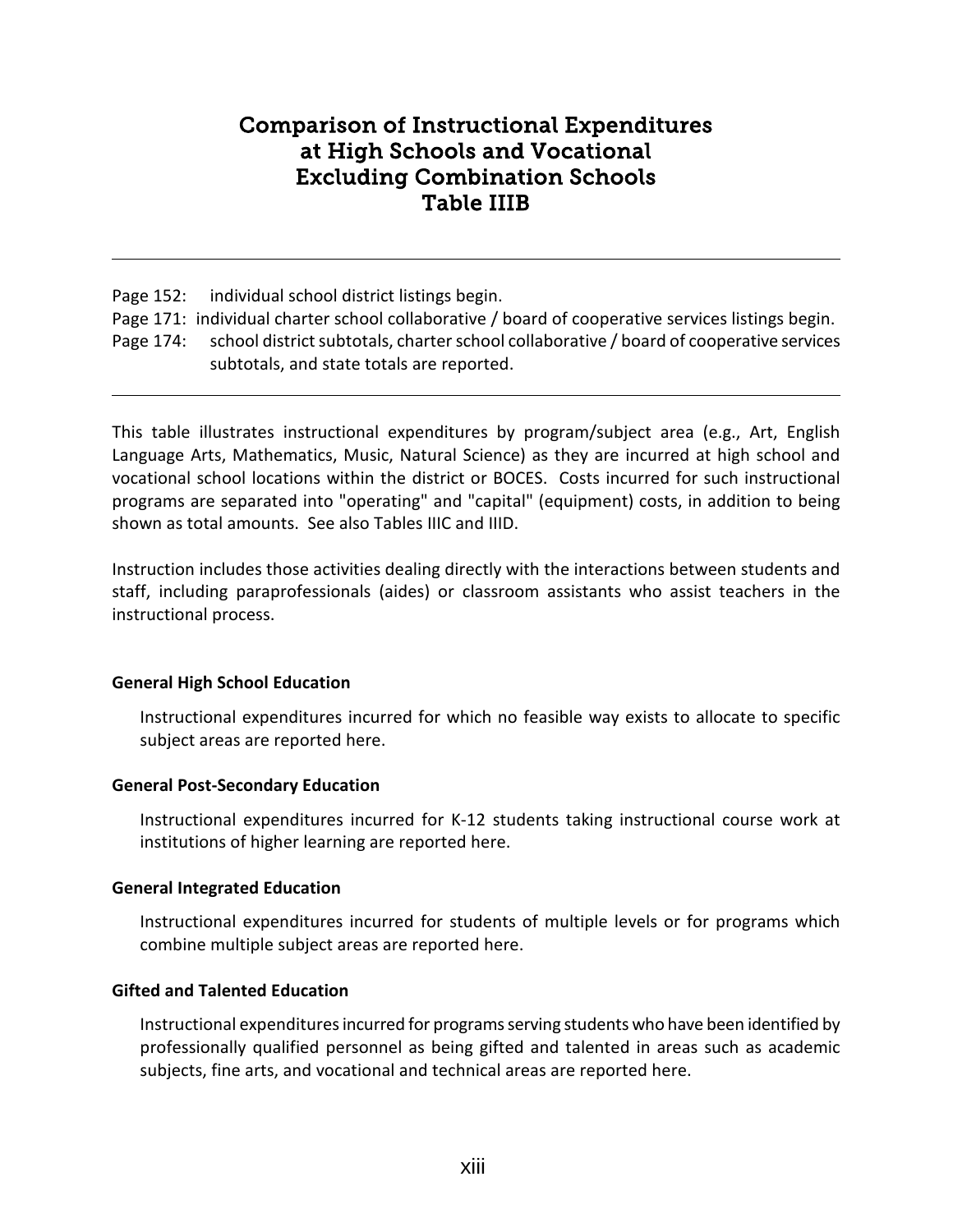# **General Instructional Media**

Instructional expenditures incurred in association with the use of media resources are reported here.

#### **Other General Education**

Instructional expenditures incurred for any general education expense which cannot be categorized elsewhere are reported here.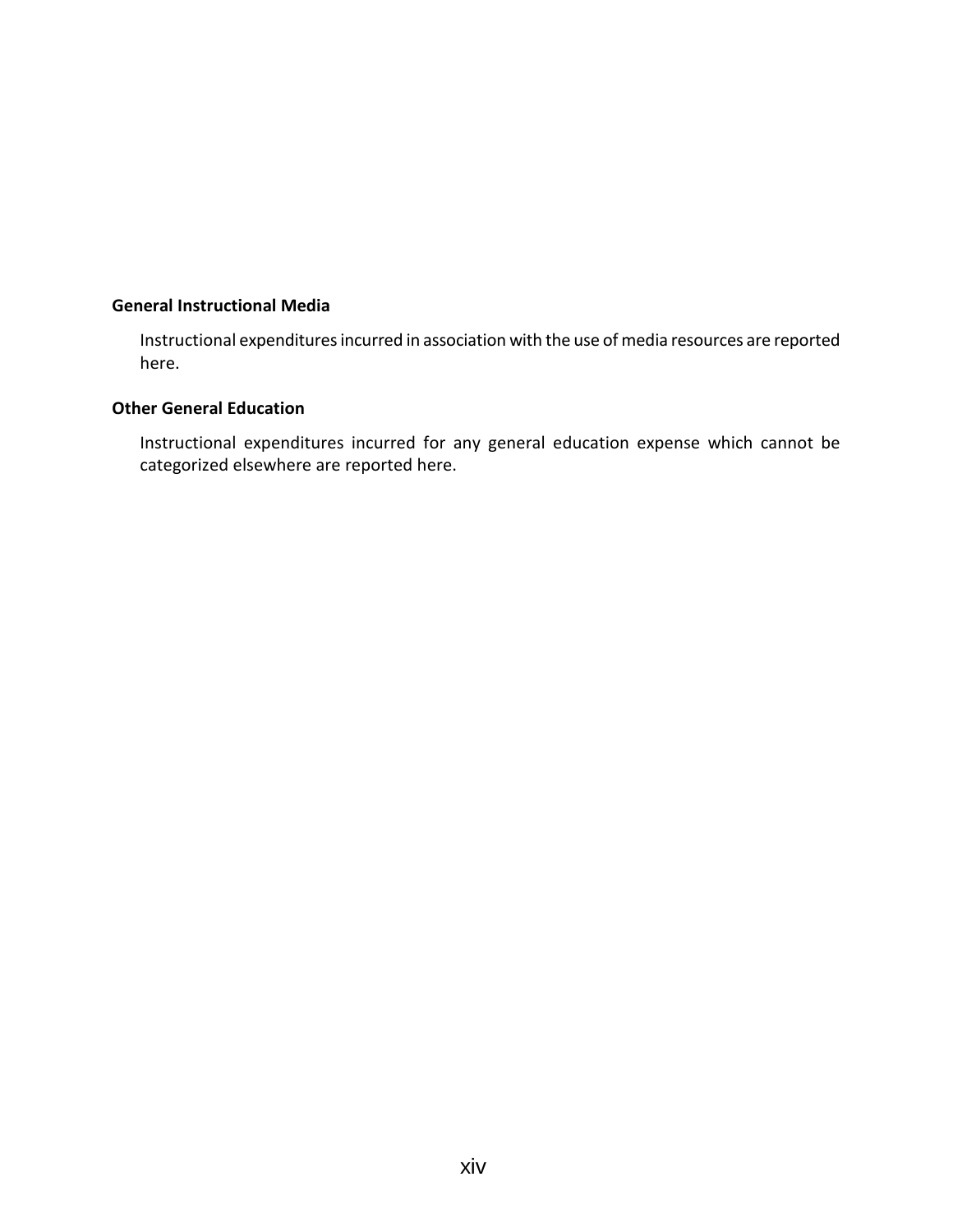# Comparison of Instructional Expenditures at High Schools and Vocational Excluding Combination Schools Table IIIC

Page 176: individual school district listings begin.

- Page 198: individual charter school collaborative / board of cooperative services listings begin.
- Page 201: school district subtotals, charter school collaborative / board of cooperative services subtotals, and state totals are reported.

This table illustrates instructional expenditures by program/subject area (e.g., Art, English Language Arts, Mathematics, Music, Natural Science) as they are incurred at high school and vocational school locations within the district or BOCES. Costs incurred for such instructional programs are separated into "operating" and "capital" (equipment) costs, in addition to being shown as total amounts. See also Tables IIIB and IIID.

Instruction includes those activities dealing directly with the interactions between students and staff, including paraprofessionals (aides) or classroom assistants who assist teachers in the instructional process.

# **Agriculture**

Instructional expenditures incurred in association with preparation for occupations requiring knowledge and skills in agriculture production, agricultural supplies, agricultural mechanization, agricultural products (processing), ornamental horticulture, forestry, or agricultural resources are reported here.

# **Art**

Instructional expenditures incurred in association with the organized body of subject matter involving visual, tactile, and kinesthetic expression and with the history of art are reported here.

# **Business**

Instructional expenditures incurred in association with the development of attitudes, knowledge, skills, and understanding concerned with business principles and practices having application for personal use and/or activities in the business world are reported here.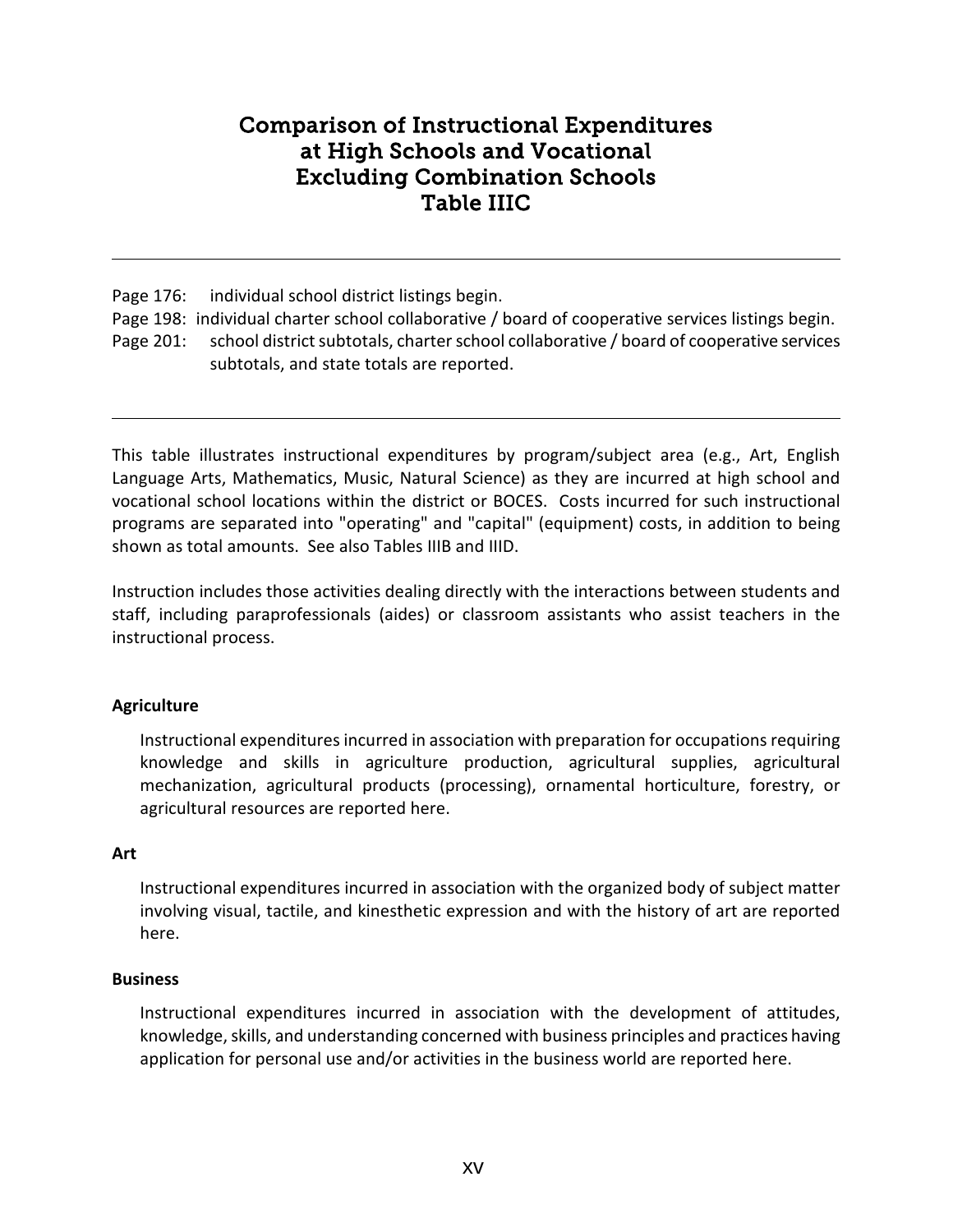### **Distributive Marketing Education**

Instructional expenditures incurred in association with the performance of activities that direct the flow of goods and services, including their appropriate utilization from the producer to the consumer or user are reported here. Such activities include selling, buying, transporting, storing, promoting, financing, marketing, and managing.

#### **English Language Arts**

Instructional expenditures incurred in association with developing an understanding of the language system, proficiency and control in the use of the English language, an appreciation of a variety of literary forms, an understanding and appreciation of various aspects of past and present cultures as expressed in literature, and interests which will motivate lifelong learning are reported here.

#### **Foreign Languages**

Instructional expenditures incurred in association with learning a foreign language, including learning English as a foreign language, are reported here.

#### **Health Occupations Education**

Instructional expenditures incurred in association with knowledge, understanding, and skills required to support the health professions are reported here, including diagnostic, therapeutic, preventative, restorative, and rehabilitative services.

#### **Physical Curriculum**

Instructional expenditures incurred in association with health and safety in daily living, physical education, and recreation are reported here.

#### **Family & Consumer Education**

Instructional expenditures incurred in association with home economics understanding, attitudes, and skills relevant to personal, home, and family life and related occupations are reported here.

#### **Industrial Arts Technology Education**

Instructional expenditures incurred in association with development of an understanding about the technical, consumer, occupational, recreational, organizational, managerial, social, historical, and cultural aspects of industry and technology (including layout designing, producing, processing, assembling, testing, maintaining, servicing, and repairing any product or commodity) are reported here.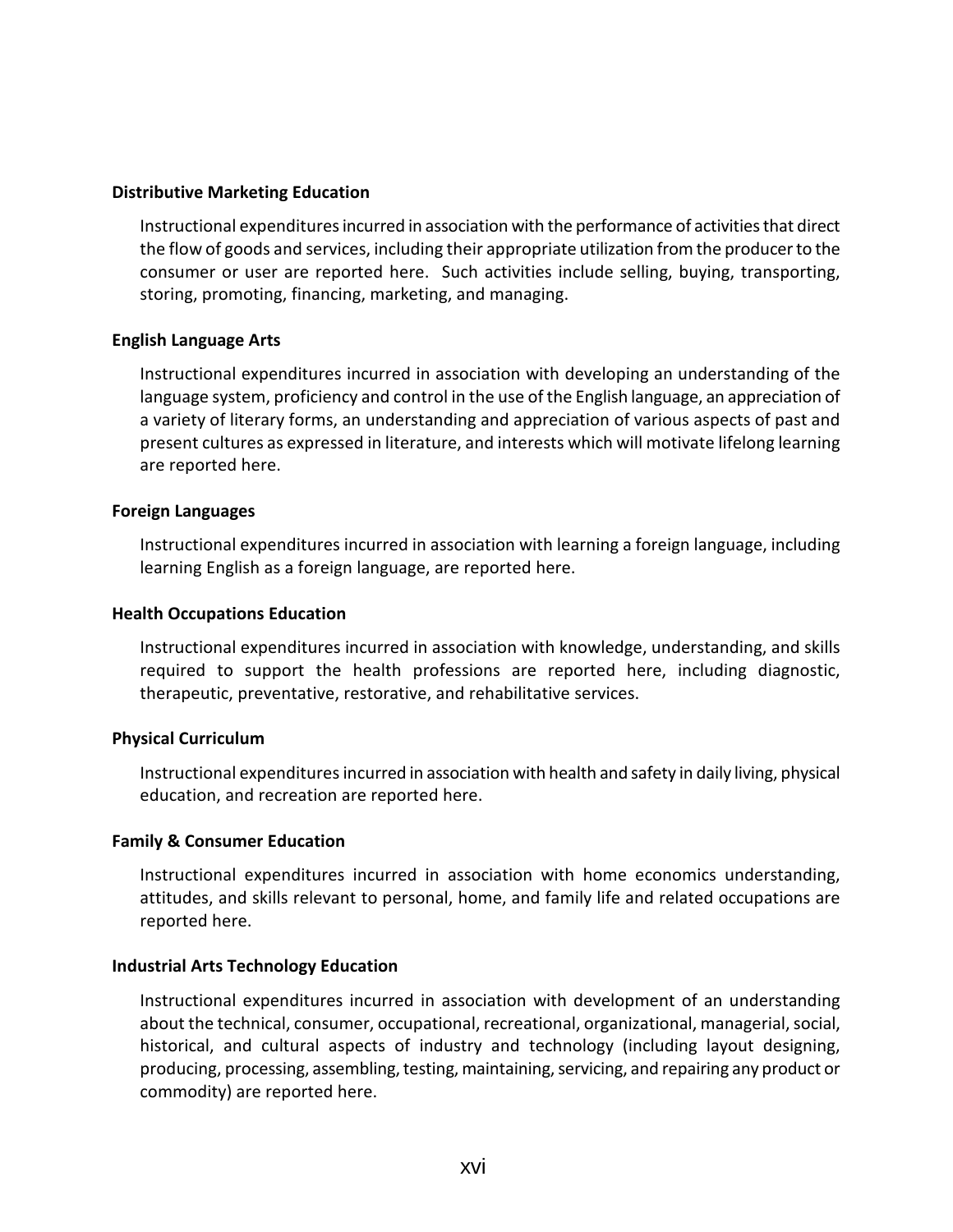# Comparison of Instructional Expenditures at High Schools and Vocational Excluding Combination Schools Table IIID

Page 203: individual school district listings begin.

- Page 225: individual charter school collaborative / board of cooperative services listings begin.
- Page 228: school district subtotals, charter school collaborative / board of cooperative services subtotals, and state totals are reported.

This table illustrates instructional expenditures by program/subject area (e.g., Art, English Language Arts, Mathematics, Music, Natural Science) as they are incurred at high school and vocational school locations within the district or BOCES. Costs incurred for such instructional programs are separated into "operating" and "capital" (equipment) costs, in addition to being shown as total amounts. See also Tables IIIB and IIIC.

Instruction includes those activities dealing directly with the interactions between students and staff, including paraprofessionals (aides) or classroom assistants who assist teachers in the instructional process.

# **Mathematics**

Instructional expenditures incurred in association with the science of relations existing between quantities (magnitude) and operations and with the science of methods used for deducting from other quantities, known or supposed, the quantities sought are reported here.

# **Music**

Instructional expenditures incurred in association with the fine art that utilizes sounds in time in meaningful and organized manners and with the appreciation, creation, performance, and enjoyment of such art are reported here.

# **Natural Science**

Instructional expenditures incurred in association with the physical and biological world and of the processes of discovering and validating knowledge about such world are reported here.

# **Office Occupations**

Instructional expenditures incurred in association with opportunities for students to prepare for and achieve career objectives in public or private enterprises or organizations related to the facilitating function of the office are reported here.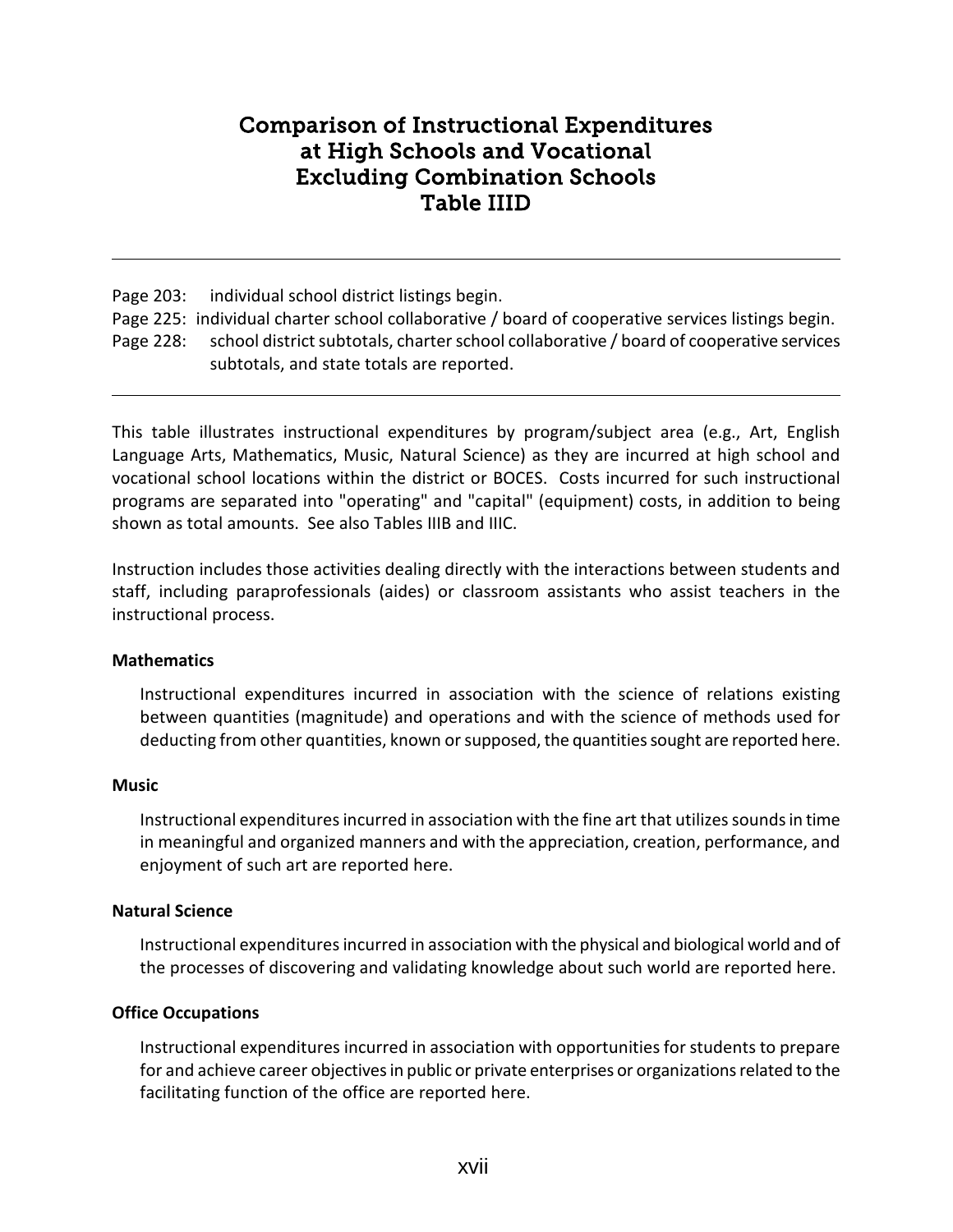#### **Social Sciences**

Instructional expenditures incurred in association with elements and institutions of human society in the disciplines of history, economics, political science, sociology, anthropology, psychology, geography, and philosophy are reported here.

# **Technical Education Computer Technology**

Instructional expenditures incurred in association with acquisition of knowledge and skills in the area of computers are reported here.

# **Special Education**

Instructional expenditures incurred in association with a special curriculum consisting of courses and other provisions which are different from or in addition to those provided in the usual school program and provided for exceptional pupils by specially qualified personnel are reported here.

# **Cocurricular Activities Athletic/Sport**

Instructional expenditures incurred in association with school-sponsored athletic activities or experiences, under the guidance or supervision of qualified adults, designed to provide opportunities for students to participate on an individual basis, in small groups, or in large groups for such purposes as motivation, enjoyment, and improvement of skills are reported here.

#### **Cocurricular Activities Nonathletic**

Instructional expenditures incurred in association with school-sponsored nonathletic activities or experiences, under the guidance or supervision of qualified adults, designed to provide opportunities for students to participate on an individual basis, in small groups, or in large groups for such purposes as motivation, enjoyment, and improvement of skills are reported here.

#### **Total Instructional Expenditures**

The sum of all instructional expenditures at high schools and vocational schools excluding combination schools is reported here.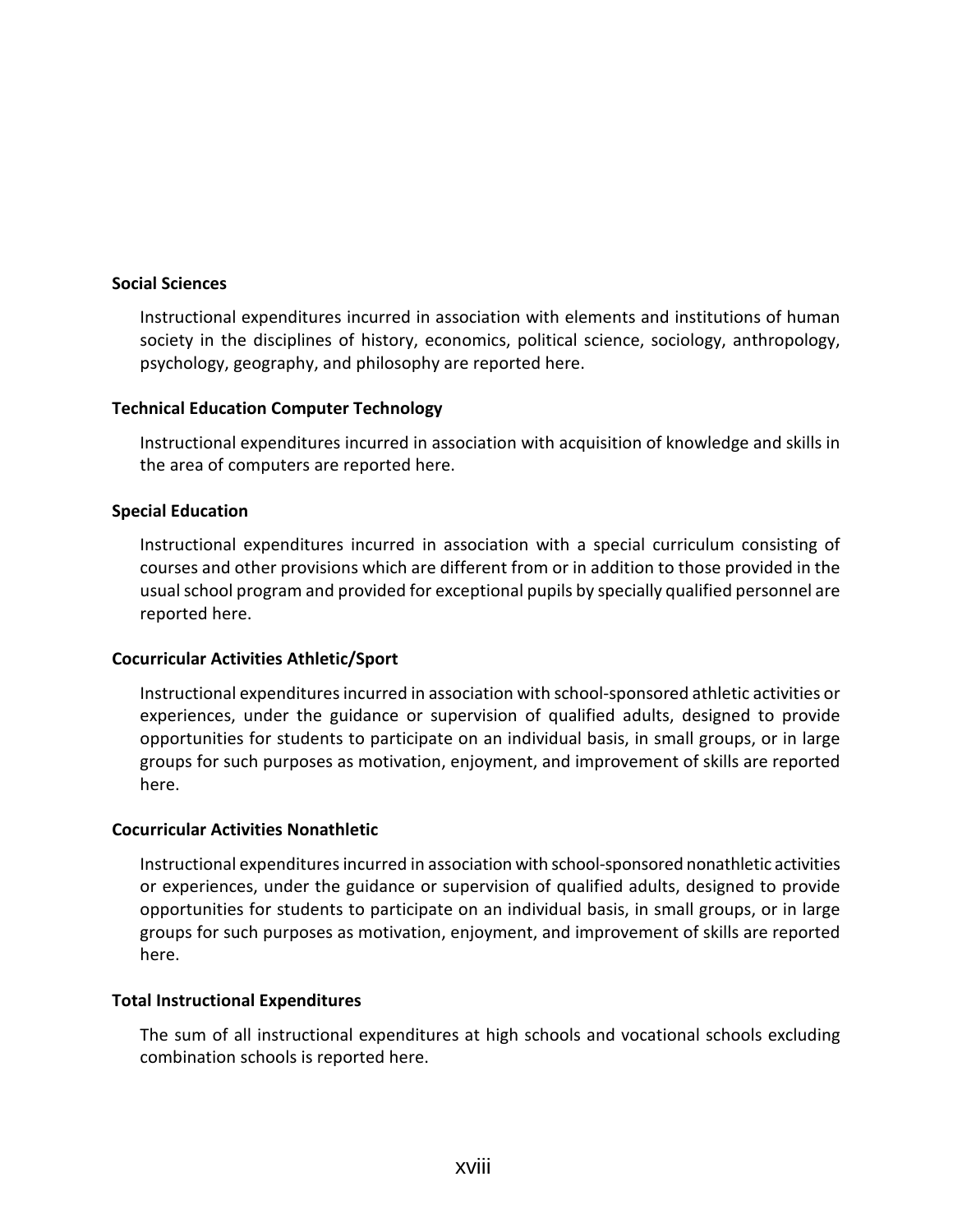# Comparison of Instructional Program Expenditures by Object Table IVA

- Page 230: individual school district listings begin.
- Page 246: individual charter school collaborative / board of cooperative services listings begin.
- Page 248: school district subtotals, charter school collaborative / board of cooperative services subtotals, and state totals are reported.

This table illustrates total expenditures for instruction. Instruction includes those activities dealing directly with the interactions between students and staff, including paraprofessionals (aides) or classroom assistants who assist teachers in the instructional process.

#### **Salaries**

Amounts paid to both permanent and temporary instructional employees, including substitutes, are reported here.

#### **Employee Benefits**

Amounts paid on behalf of instructional employees for fringe benefits such as life, health, and disability insurance, retirement contributions, etc., are reported here.

#### **Purchased Services**

Amounts paid for instructional services provided by persons or firms outside the school district or board of cooperative services are reported here.

# **Supplies & Materials**

Amounts paid for instructional items of an expendable nature are reported here.

# **Capital Outlay**

Amounts paid for instructional items of a non-expendable nature (e.g., equipment) are reported here.

# **Other Expenditures**

Amounts paid for all other instructional costs not included elsewhere are reported here.

# **Total**

The sum of all instructional expenditures is reported here.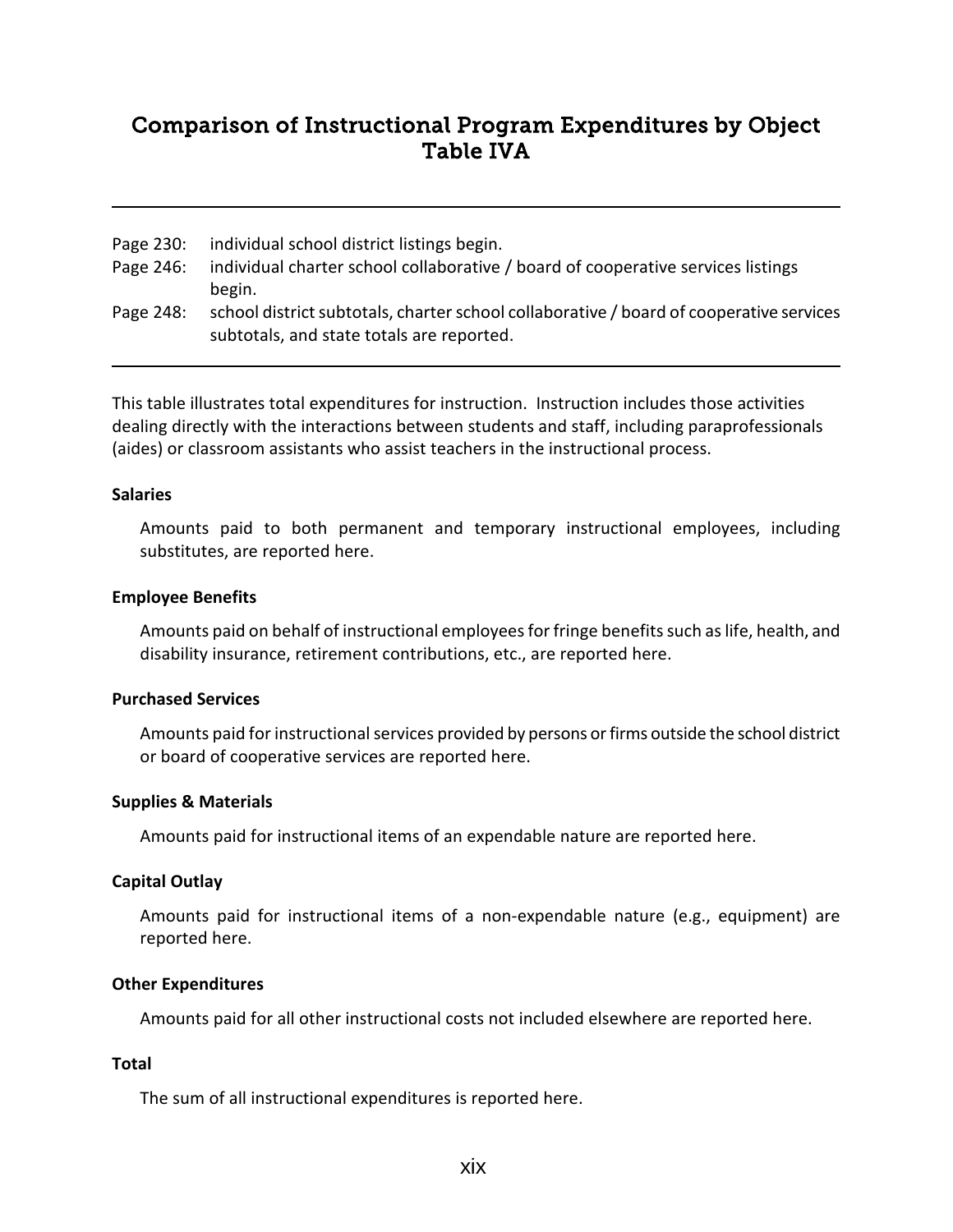# Comparison of Support Program Expenditures Table IVB

- Page 250: individual school district listings begin.
- Page 266: individual charter school collaborative / board of cooperative services listings begin.
- Page 268: school district subtotals, charter school collaborative / board of cooperative services subtotals, and state totals are reported.

This table illustrates total expenditures for support services. The reported amounts include expenditures for salaries, employee benefits, purchased services, supplies and materials, capital outlay, and other costs.

#### **Pupils**

Amounts paid for activities designed to assess and improve the well-being of students and to supplement the teaching process (e.g., medical, placement, and guidance services) are reported here.

# **Instructional Staff**

Amounts paid for activities associated with assisting instructional staff with the content and process of providing learning experiences for students (e.g., curriculum development) are reported here.

#### **General Administration**

Amounts paid for activities associated with establishing and administering school district operating policies (e.g., board of education, superintendent, legal, and auditing services) are reported here.

# **School Administration**

Amounts paid for activities associated with overall administration responsibility of a school or a combination of schools (e.g., school principal services) is reported here.

# **Operations & Maintenance**

Amounts paid for activities associated with the operation and maintenance of grounds, buildings, and equipment are reported here.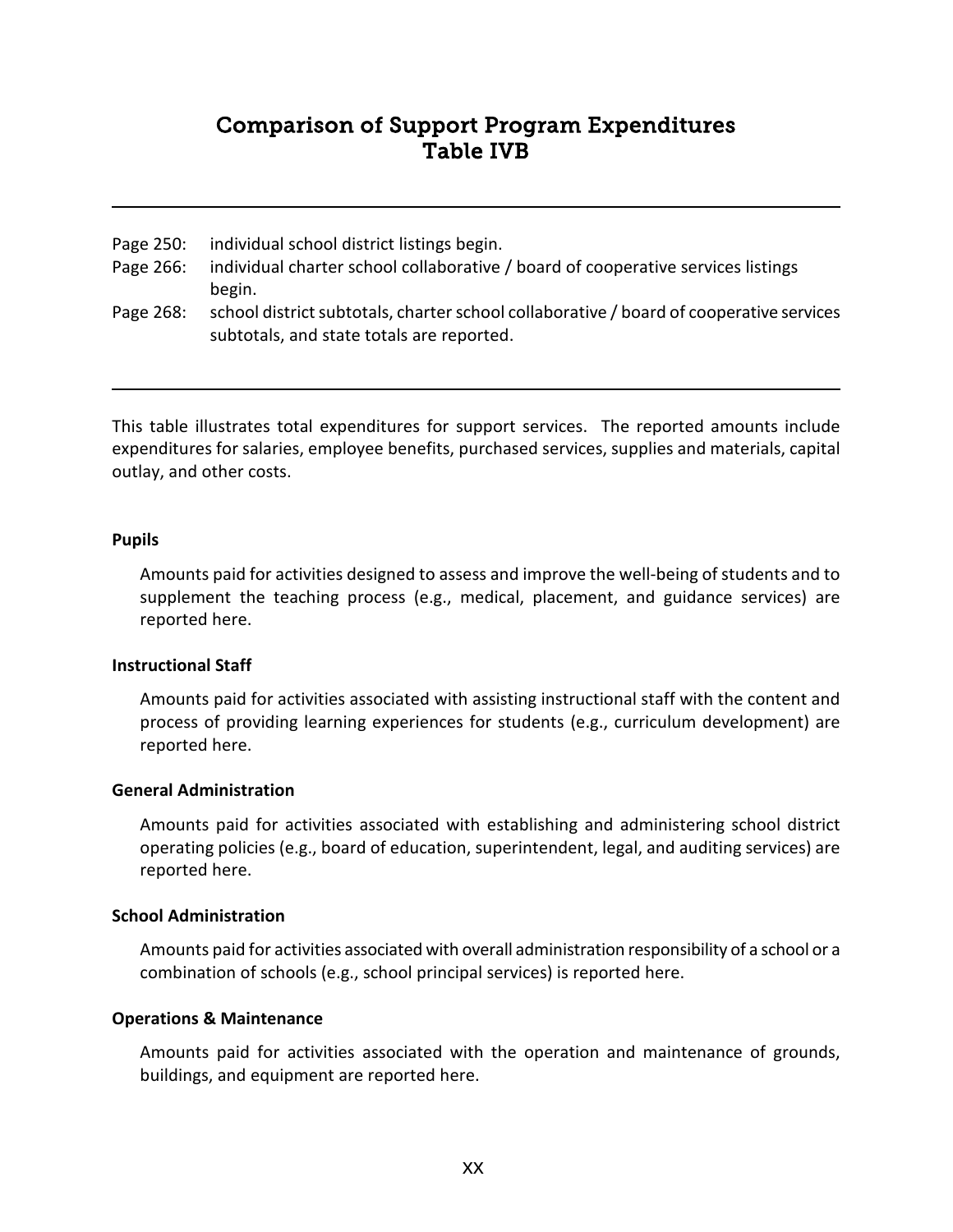#### **Pupil Transportation**

Amounts paid for transportation of students to and from their places of residence and the public schools in which they are enrolled (and including school activities held at sites other than the public schools) are reported here.

# **Food Services**

Amounts paid for providing food to students and staff, including preparation and delivery, is reported here.

# **Other Support**

Amounts paid for all other support services (e.g., business office and planning and evaluation services) are reported here.

### **Total**

The sum of all expenditures for support services is reported here.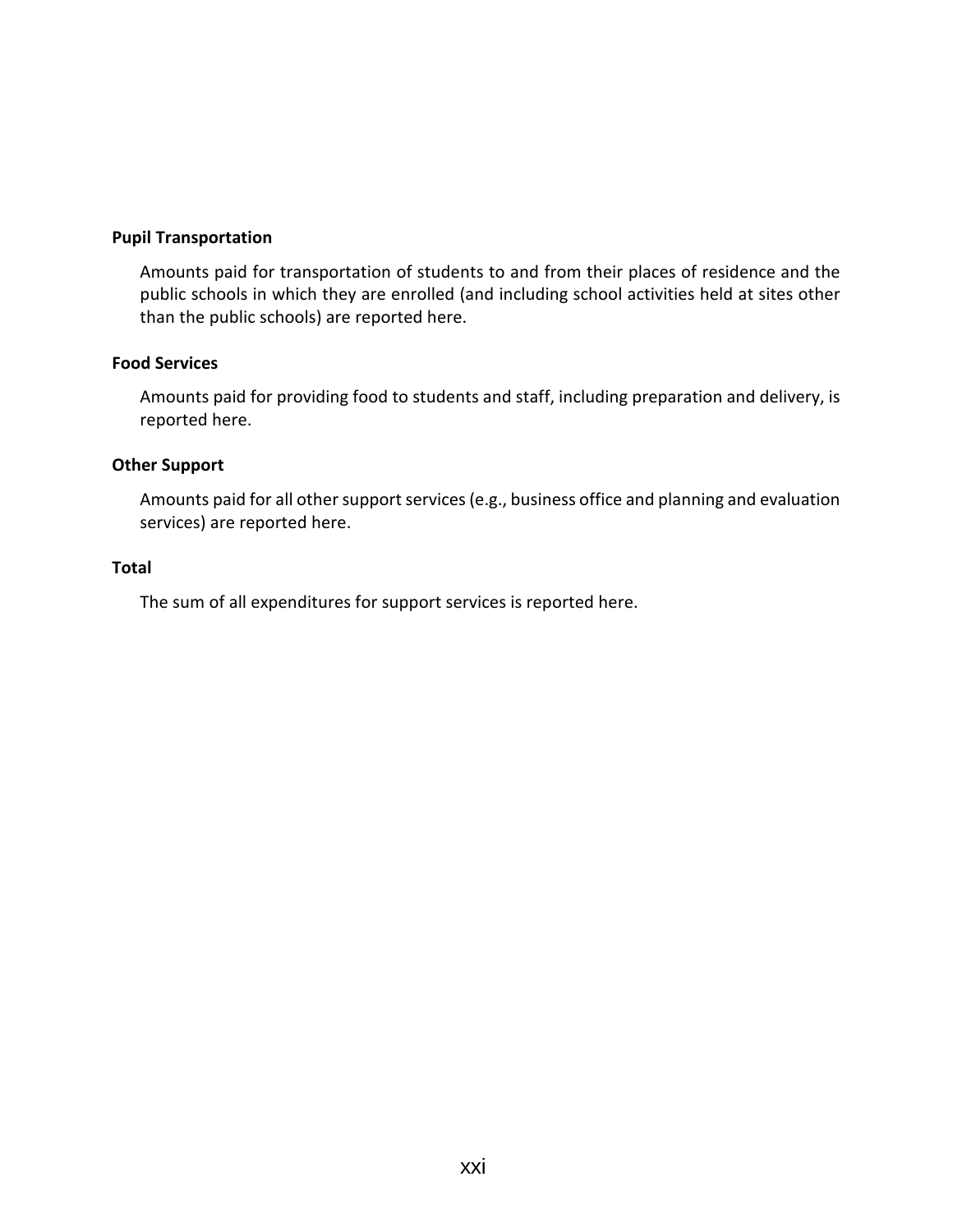# Comparison of All Program Expenditures Table IVC

- Page 270: individual school district listings begin.
- Page 295: individual charter school collaborative / board of cooperative services listings begin.
- Page 299: school district subtotals, charter school collaborative / board of cooperative services subtotals, and state totals are reported.

This table summarizes total expenditures classified by instruction, support, community, and other services. See also Tables IVA and IVB for more detailed illustrations.

#### **Total Instruction**

The sum of all expenditures for instruction as reported in Table IVA (see page xx) is reported here.

#### **Total Support Services**

The sum of all expenditures for support services as reported in Table IVB (see page xxii) is reported here.

#### **Community Services**

Amounts paid for activities associated with providing services to the community (e.g., recreation and child care programs) are reported here.

#### **Other Expenditures**

Amounts paid for all expenditures other than Instruction, Support Services, and Community Services are reported here.

#### **Total Expenditures**

The sum of all Instruction, Support Services, Community Services, and Other expenditures is reported here.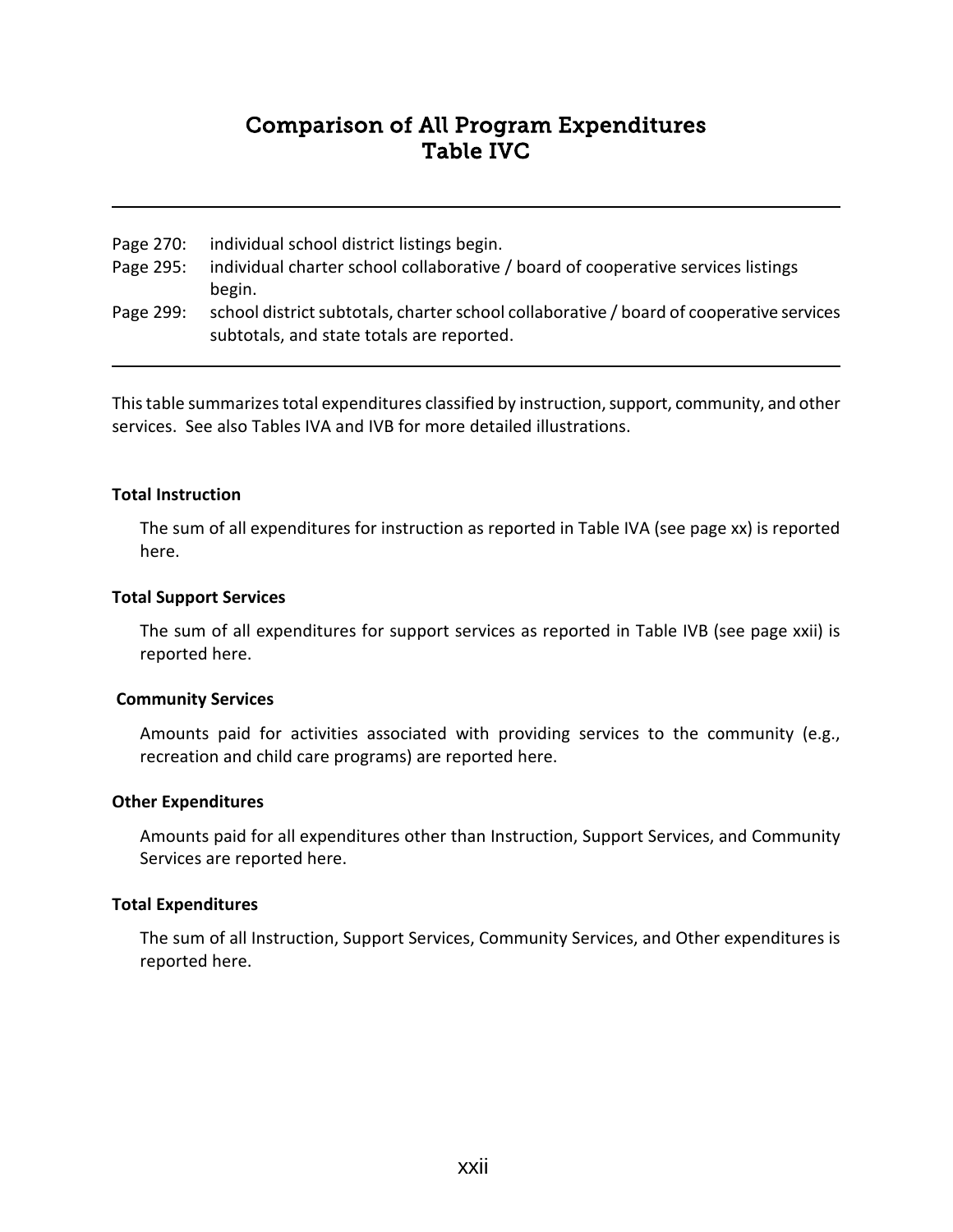# Comparison of Salaries and Benefits by Job Classification Table V

| Page 301: | individual school district listings begin. |  |  |  |
|-----------|--------------------------------------------|--|--|--|
|           |                                            |  |  |  |

- Page 326: individual charter school collaborative / board of cooperative services listings begin.
- Page 329: school district subtotals, charter school collaborative / board of cooperative services subtotals, and state totals are reported.

This table summarizes the largest expenses for most school districts and boards of cooperative services (salaries and employee benefits) and illustrates these expenses by the type of personnel for which such costs are incurred.

# **Administrator**

Salary and benefit costs incurred for individuals who perform managerial activities and who are responsible for developing and interpreting policies or regulations and for executing those policies or regulations through the direction of other individuals are reported here.

# **Professional Instructional**

Salary and benefit costs incurred for individuals who perform duties requiring a high degree of knowledge and skills acquired through at least a baccalaureate degree, including skills in the field of education or educational psychology, are reported here.

# **Professional Other**

Salary and benefit costs incurred for individuals who perform assignments requiring a high degree of knowledge and skills usually acquired through at least a baccalaureate degree but not requiring skills in the field of education are reported here.

# **Paraprofessionals**

Salary and benefit costs incurred for individuals who perform activities supporting professional individuals/functions are reported here.

# **Office Administrative Support**

Salary and benefit costs incurred for individuals who perform the activities of preparing, transferring, transcribing, systematizing, or preserving communications, records, or transactions are reported here.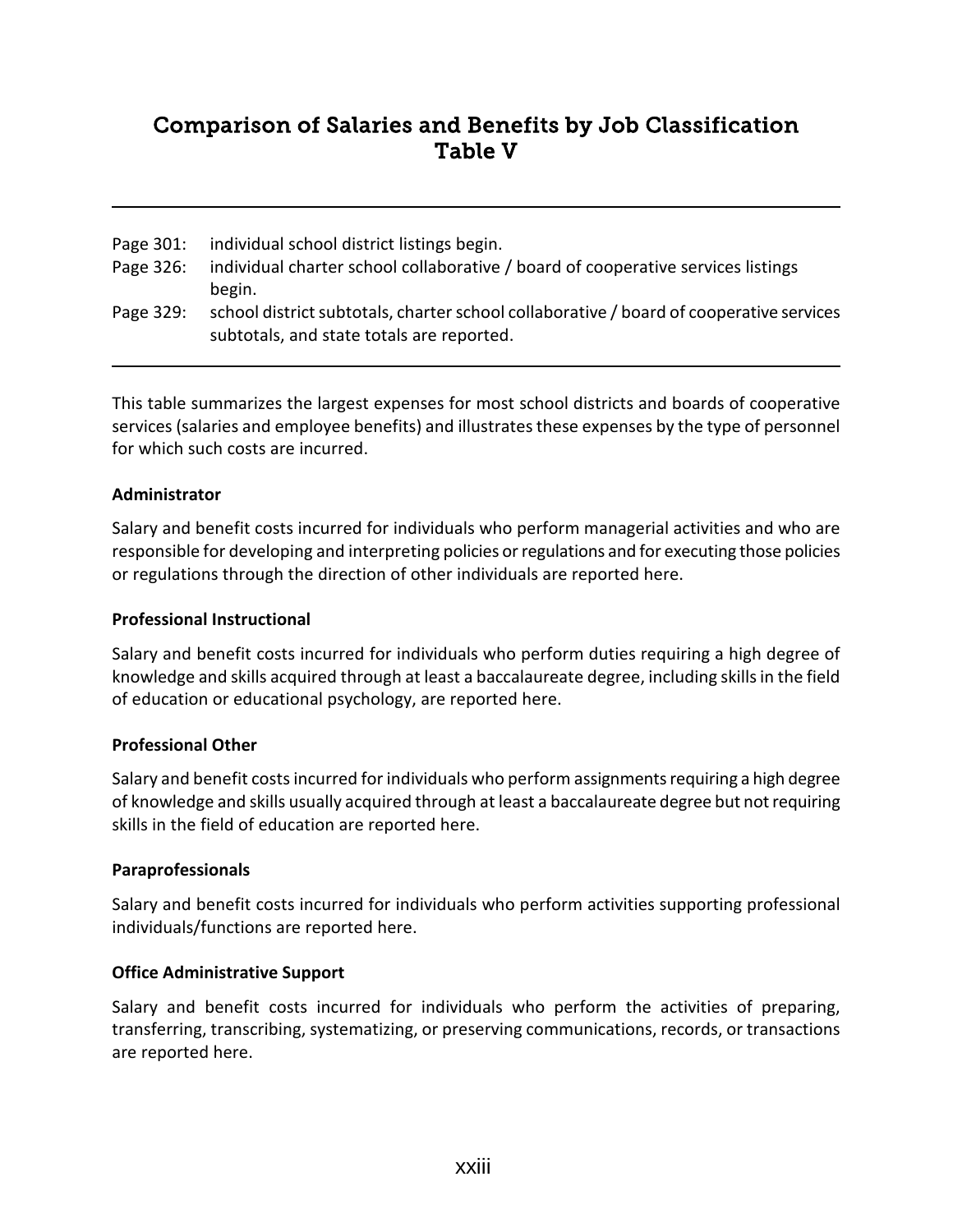# **Crafts, Trades, Services**

Salary and benefit costs incurred for individuals who perform tasks that require skill levels which can be acquired through on-the-job training and experience or through apprenticeship or other formal training programs are reported here.

# **Total Salaries and Benefits**

The sum of all salary and benefit costs is reported here.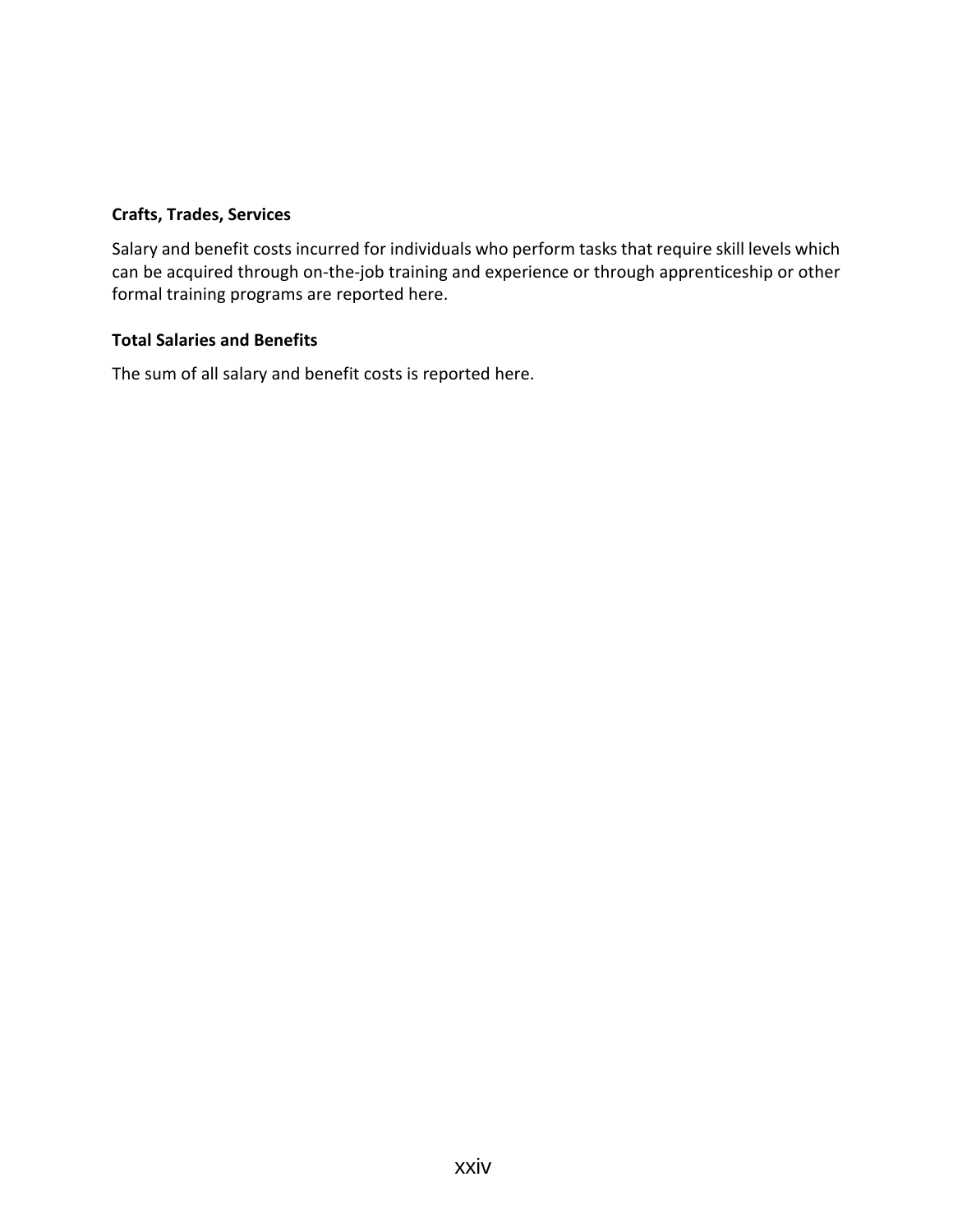#### INDEX OF SCHOOL DISTRICTS IN COLORADO

District............................ County

| Academy 20 El Paso                     |
|----------------------------------------|
| Adams 12 Five Star  Adams              |
| Adams County 14Adams                   |
| Adams-Arapahoe 28J. Arapahoe           |
| Agate 300  Elbert                      |
| <b>Aguilar Reorganized 6Las Animas</b> |
| Akron R-1  Washington                  |
| Alamosa RE-11J  Alamosa                |
| Archuleta County 50 JTArchuleta        |
| Arickaree R-2 Washington               |
| Arriba-Flagler C-20  Kit Carson        |
| Aspen 1  Pitkin                        |
| Ault-Highland RE-9 Weld                |
| Bayfield 10 JT-R  La Plata             |
| Bennett 29J Adams                      |
| Bethune R-5 Kit Carson                 |
| Big Sandy 100J Elbert                  |
| Boulder Valley RE 2  Boulder           |
| Branson Reorganized 82  Las            |
| Animas                                 |
| Briggsdale RE-10  Weld                 |
| Brighton 27J Adams                     |
| Brush RE-2(J)  Morgan                  |
| Buena Vista R-31 Chaffee               |
| Buffalo RE-4  Logan                    |
| Burlington RE-6J Kit Carson            |
| Byers 32J  Arapahoe                    |
| Calhan RJ-1El Paso                     |
| Campo RE-6 Baca                        |
|                                        |

Canon City RE-1............Fremont Centennial R-1................Costilla Center 26 JT................ Saguache Cheraw 31 ........................ Otero Cherry Creek 5............Arapahoe Cheyenne County RE-5Cheyenne Cheyenne Mountain 12 . El Paso Clear Creek RE-1...... Clear Creek Colorado Springs 11 ....... El Paso Consolidated C-1............. Custer Cotopaxi RE-3...............Fremont Creede Consolidated 1.. Mineral Cripple Creek-Victor RE-1..Teller Crowley County RE-1-J..Crowley De Beque 49JT...................Mesa Deer Trail 26J..............Arapahoe Del Norte C-7............Rio Grande Delta County 50(J)............. Delta Denver County 1 ............ Denver Dolores RE-2.................. Dolores Dolores RE-4A ........ Montezuma Douglas County RE 1 .....Douglas Durango 9-R .................. La Plata Eads RE-1..........................Kiowa Eagle County RE 50 ........... Eagle East Grand 2.....................Grand East Otero R-1 .................. Otero Eaton RE-2......................... Weld Edison 54 JT.................... El Paso

District................................. County

| Elbert 200  Elbert             |  |
|--------------------------------|--|
| Elizabeth C-1 Elbert           |  |
| Ellicott 22 El Paso            |  |
| Englewood 1Arapahoe            |  |
| Falcon 49  El Paso             |  |
| Fort Morgan RE-3 Morgan        |  |
| Fountain 8  El Paso            |  |
| Fowler R-4J  Otero             |  |
| Fremont RE-2Fremont            |  |
| Frenchman RE-3 Logan           |  |
| Garfield 16Garfield            |  |
| Garfield RE-2Garfield          |  |
| Genoa-Hugo C113  Lincoln       |  |
| Gilpin County RE-1Gilpin       |  |
| Granada RE-1 Prowers           |  |
| Greeley 6  Weld                |  |
| Gunnison Watershed RE1J        |  |
| Gunnison                       |  |
| Hanover 28  El Paso            |  |
| Harrison 2 El Paso             |  |
| Haxtun RE-2J Phillips          |  |
| Hayden RE-1 Routt              |  |
| Hinsdale County RE 1  Hinsdale |  |
| Hi-Plains R-23  Kit Carson     |  |
| Hoehne Reorganized 3Las Animas |  |
| Holly RE-3  Prowers            |  |
| Holyoke RE-1J  Phillips        |  |
| Huerfano RE-1  Huerfano        |  |
| Idalia RJ-3  Yuma              |  |

District ............................County

District ............................County

| Ignacio 11 JT La Plata          |
|---------------------------------|
| Jefferson County R-1  Jefferson |
| Johnstown-Milliken RE-5J Weld   |
| Julesburg RE-1  Sedgwick        |
| Karval RE-23Lincoln             |
| Keenesburg RE-3(J)Weld          |
| Kim Reorganized 88. Las Animas  |
| Kiowa C-2Elbert                 |
| Kit Carson R-1  Cheyenne        |
| La Veta RE-2 Huerfano           |
| Lake County R-1Lake             |
| Lamar RE-2 Prowers              |
| Las Animas RE-1Bent             |
| Lewis-Palmer 38  El Paso        |
| Liberty J-4  Yuma               |
| Limon RE-4J Lincoln             |
| Littleton 6 Arapahoe            |
| Lone Star 101 Washington        |
| Mancos RE-6 Montezuma           |
| Manitou Springs 14  El Paso     |
| Manzanola 3J Otero              |
| Mapleton 1  Adams               |
| Mc Clave RE-2 Bent              |
| Meeker RE1  Rio Blanco          |
| Mesa County Valley 51Mesa       |
| Miami/Yoder 60 JT  El Paso      |
| Moffat 2Saguache                |
| Moffat County RE:No 1  Moffat   |
| Monte Vista C-8  Rio Grande     |